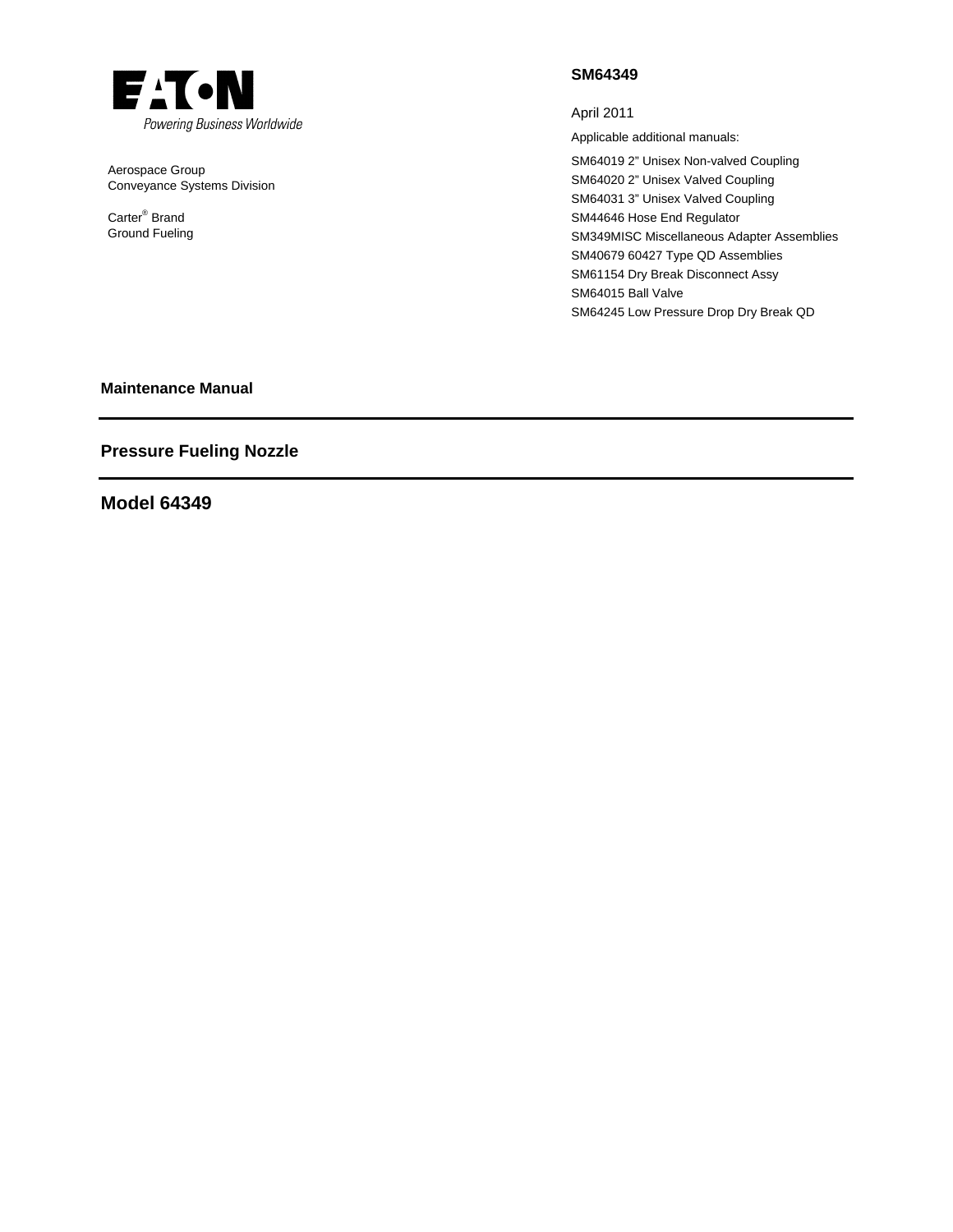# TABLE OF CONTENTS

# PAGE

| 1.0  |                                                                 |
|------|-----------------------------------------------------------------|
| 2.0  |                                                                 |
| 3.0  |                                                                 |
| 4.0  |                                                                 |
| 5.0  |                                                                 |
| 6.0  |                                                                 |
| 7.0  |                                                                 |
| 8.0  |                                                                 |
| 9.0  |                                                                 |
| 10.0 |                                                                 |
|      |                                                                 |
|      |                                                                 |
|      |                                                                 |
|      |                                                                 |
|      |                                                                 |
|      |                                                                 |
| 11.0 |                                                                 |
| 12.0 | FAILURE MODES AND EFFECTS ANALYSIS - HOSE END CONTROL VALVE  29 |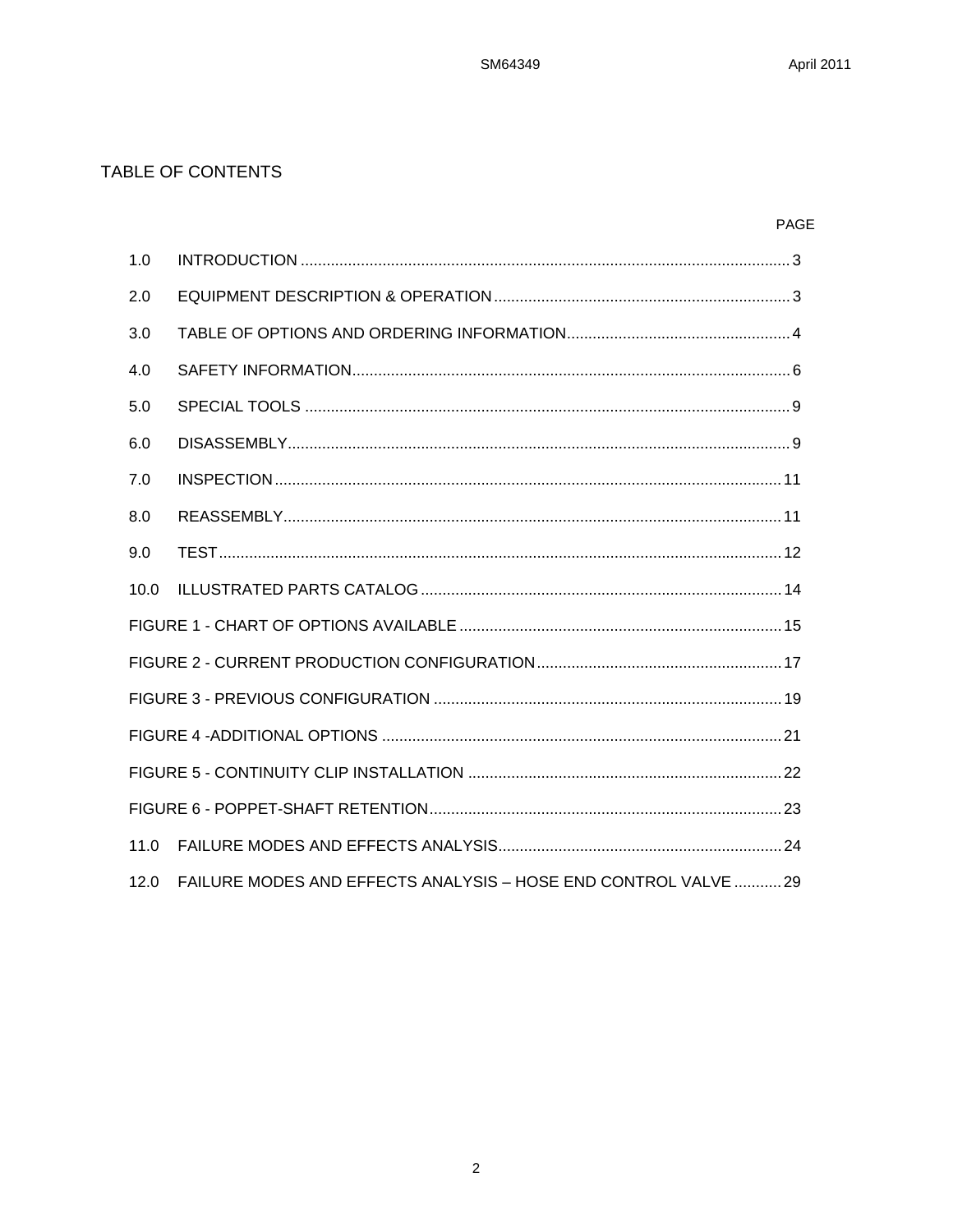# **Maintenance, Overhaul & Test Instructions Eaton's Carter® Brand Model 64349 Pressure Fueling Nozzle**

#### 1.0 **INTRODUCTION**

This manual furnishes detailed instructions covering the maintenance and overhaul of Eaton's Carter brand Model 64349, Pressure Fueling Nozzle and its various options.

There are specific manuals available for nozzles that are qualified in accordance with MIL-N-5877 and are designated D-1 and D-2 nozzles. These manuals are SM64349H and SM64349J respectively. There is also a manual for the special nozzle used by the U.S. Army

## 2.0 **EQUIPMENT DESCRIPTION & OPERATION**

#### 2.1 DESCRIPTION

Model 64349H is a 2-1/2 inch pressure fueling nozzle that has been qualified to MIL-N-5877, Rev E and listed on that QPL as the D-1 nozzle. The 64349J is qualified to MIL-N-5877, Rev E and listed on that QPL as the D-1 nozzle. The mil-spec does not allow for all of the options shown in this manual but they can be procured as noted herein. The unit is designed to mate with adapters conforming to MS24484 or equivalent. Models 64349H and J supersede the previously qualified Models 61429H and 61429J respectively. The difference between the nozzles is centered around the collar-operated lever geometry and the interlock pin shape. The new collar-lever geometry improves operational safety, even with aircraft adapters worn to the limits. The change in the interlock pins improves collar wear. In addition the 64349 Nozzles have replaceable stick handles.

The basic nozzle would be procured under the part number 64349 which includes the standard stick handles and dust cap. Other options that are available to build a nozzle to specific specifications are listed in the table shown in Section 3.0. The exploded views in the figures at the end of the manual include the various options available.

Older Model 61429 Nozzles can be converted to the newer model by obtaining the appropriate kit of parts. Refer to upgrade manual UP64349.

#### 2.2 OPERATIONS

#### 2.2.1 SAFETY INTERLOCKS

It is vital that each nozzle operator understand that there are several safety interlock features

and Marine Corps, 64349CDK, manual SM64349CDK. These three manuals are more specifically written to cover the special options only and do not include all possible options as this one does.

For the maintenance of options to the basic 64349 nozzle, refer to Options Table, Section 3.0. This table will reference the service manual that should be used in the maintenance of each option.

designed into the 64349 nozzle that must be functioning to prevent an accident that would result in spill of flammable liquids with the consequential risk of fire, personal injury or death, and property damage. Refer to Table 1.0 and Figures 1, 2 and 3 to identify individual parts during the following discussion.

#### 2.2.1.1 COLLAR LOCK AND INDEX PINS

Examination of the connection end of a disengaged nozzle (nozzle not connected to an adapter) discloses the three Collar Lock Pins (19) and three Index Pins (21) installed between the Collar (8) and the nozzle Seal (43).

The three spring-loaded Collar Lock Pins (19) engage three cutouts (arched shaped windows) in the flange of the Collar (8) when the Collar (8) is in the full dis-engaged position and these Collar Lock Pins (19) prevent accidental rotation of the Collar (8) of the disengaged nozzle. Two of the three cutouts in Collar (8) are normally elongated more than the other one.

With the collar (8) locked in the disengaged position, the flat portion of a ramp integral to the Collar (8) is positioned over a flat on the Lever (14) in a manner that prevents opening the Poppet (15).

The three Index Pins (21) mate with three slots in a serviceable MS24484 Adapter Flange to index the nozzle to the flange so the Collar (8) mates with the flange lugs during engagement and prevents disengagement of the Collar (8) from the flange without releasing the three spring-loaded Collar Lock Pins (19) to the collar lock positions.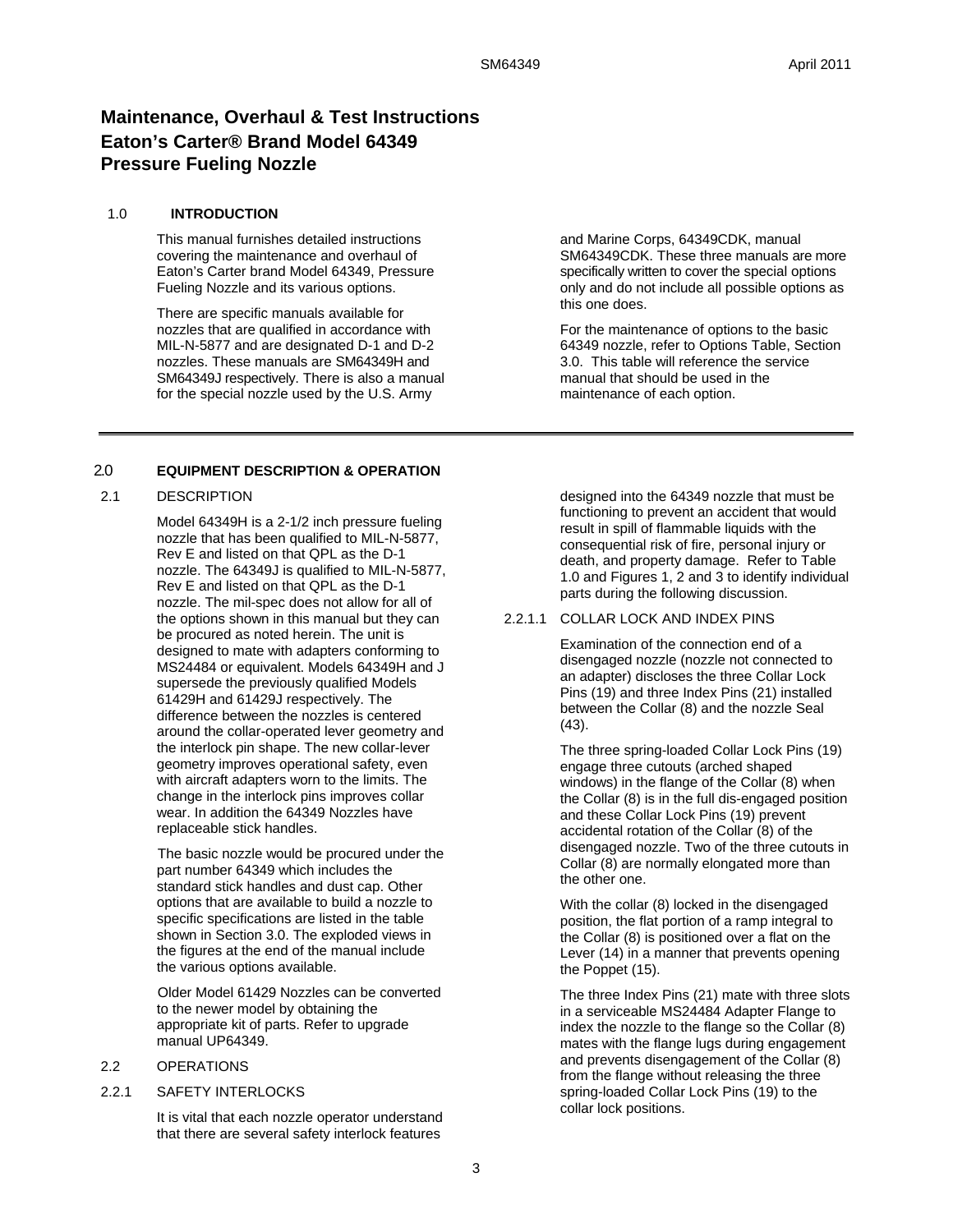## 2.2.1.1 LEVER/COLLAR INTERLOCK AND OVER CENTER LINKAGE

Examination of the center portion of the Lever (14) on a disengaged nozzle discloses the fact that a portion of the edge of the Lever (14) is beneath the flat portion of a ramp that is integral to the Collar (8). With the Collar (8) locked by the Collar Lock Pins (19), the Collar (8) ramp prevents rotation of the Lever (14) to the poppet open position. When the Collar (8) is fully engaged to a serviceable MS24484 Adapter, the Collar (8) ramp clears the Lever (14) and permits Lever (14) oration to the open position. With the Lever (14) full open, the round portion of the Lever (14) prevents rotation of the Collar (8) in the disengage direction until the Lever (14) has been fully closed. These interlocks are designed to prevent accidental opening of the poppet of a disengaged nozzle or accidentally dis-engaging a nozzle with the poppet open.

The poppet operating internal linkage design is such the linkage is over center at each extreme of travel (lever full open against internal mechanical stop or full closed against internal mechan-ical stop).

Thus, internal pressure against a closed poppet, when the linkage is against the closed mechanical stop, provides a force only in the closed direction.

In a similar manner, with the lever in the full open/mechanical stop position, the 50 lb. force applied by the MS24484 Adapter Poppet Spring provides a force only in the open direction.

Refer to Service Bulletin SB3480801A for the latest information on the Lever (14) as it related to safety. Ask Eaton or your Eaton Carter brand distributor for a copy if you do not have one.

## 2.2.2 OPERATING INSTRUCTIONS

#### 2.2.2.1 OPERATING NOTES AND WARNINGS

The nozzle was designed to be operated in a fully open position or to be closed. No middle point is provided in the design.

## **STRONG WARNING!**

The nozzle was not designed to be used with the operating handle in a partially open position as is the practice of some segments of the services. The handle is not a flow indicator and operating the nozzle in such manner is strongly not recommended as being a safe practice. If the interlock system is worn the nozzle could be removed from the aircraft in an open position causing a spill.

## 2.2.2.2 THERMAL EXPANSION

## **WARNING!**

Do not leave the nozzle full of fuel and in a completely closed off environment if the temperature is rising. If stored on its hose the hose will off-set some of the temperature increase. A thermal relief system should be employed if the nozzle is to be stored in such a condition.

The nozzle is designed for operation up to and including pressure of 180 psi. (Actually, the nozzle will withstand and is tested to 300 psi but the military specification has a burst pressure rating of 180 psi. Burst pressure is the pressure that the nozzle can withstand without structural damage but need not be operable after being subjected to that pressure). Pressures caused by thermal changes, thermal expansion can rise dramatically. A temperature change of just 30 degrees in a closed nozzle can raise the pressure within the unit to over 500 psi. The 30 degree temperature change can be from – 10° to +20° F or any other change of this magnitude. The temperature does not have to be high at all to cause the pressure to increase.

## **WARNING!**

The use of unisex couplings with a valve or any other valve on the inlet of the nozzle is not recommended and is provided only at the request of the customer. If used and the nozzle/unisex coupling is removed from the hose for storage, drain the nozzle of liquid before storing.

## 3.0 **TABLE OF OPTIONS AND ORDERING INFORMATION**

 The following table should be used to determine the service manual to be used in the maintenance, repair or replacement of parts designated by option letters to the basic 64349 nozzle.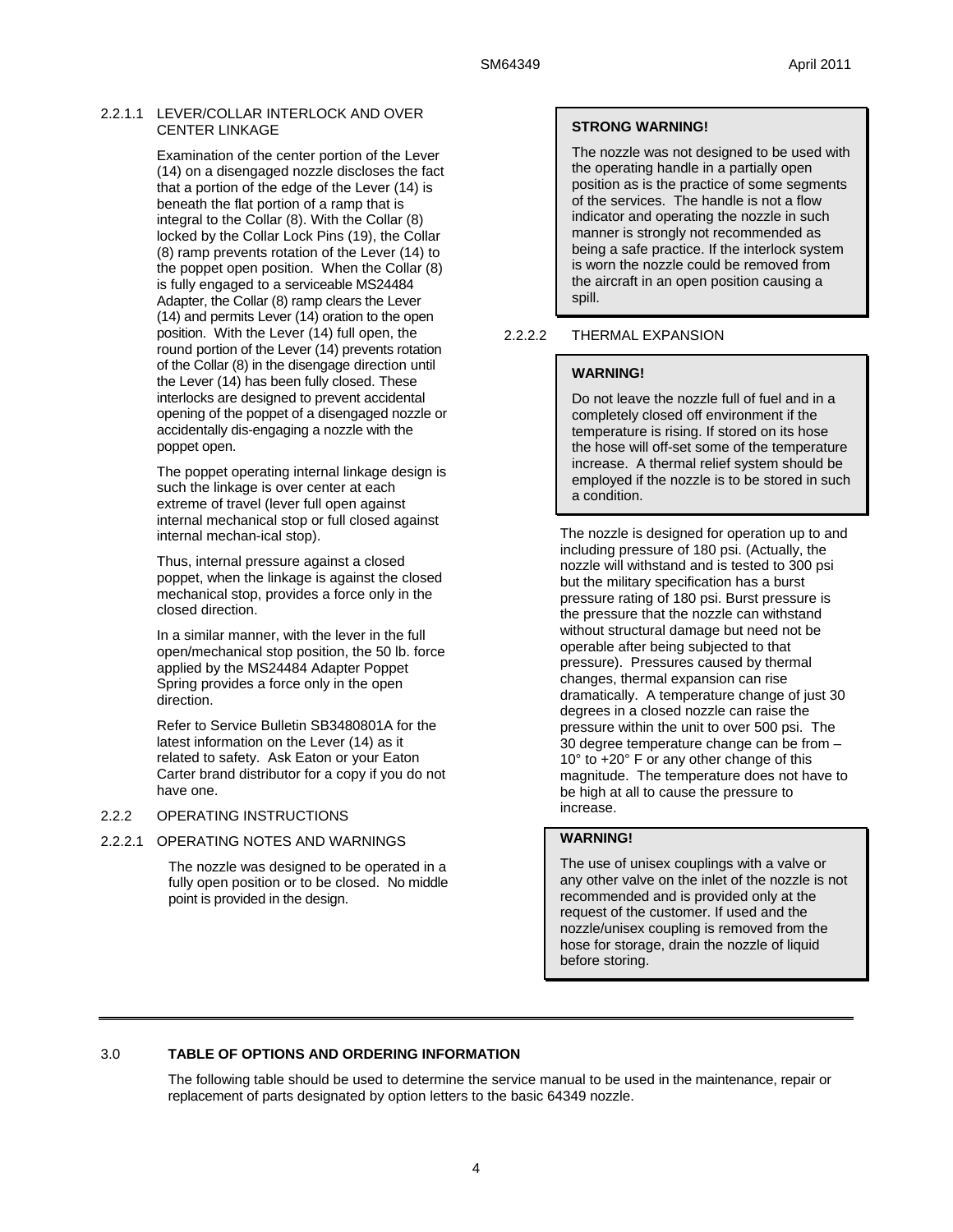| <b>Option Letter</b> | Part Number       | Service Manual                       |
|----------------------|-------------------|--------------------------------------|
| A                    | 44373-40 (1)      | SM61154, SM64020, SM64031 or SM40679 |
| B                    | 44373-60 (1)      | SM61154, SM64020, SM64031 or SM40679 |
| С                    | 44373-100 (1)     | SM61154, SM64020, SM64031 or SM40679 |
| D                    | 44311             | SM64349                              |
| Е                    | 41599             | SM64349                              |
| F(2)                 | 44646-(2)         | SM44646                              |
| H                    | 44327             | SM349MISC(3)                         |
| J                    | 44326             | SM349MISC(3)                         |
| K                    | 44325             | SM349MISC(3)                         |
| M                    | 64031H            | SM64032                              |
| N                    | 47566             | SM349MISC                            |
| R                    | 44807-2           | SM64349                              |
| V                    | 64019NV           | SM64019                              |
| W                    | 47063             | SM349MISC                            |
| X                    | 64019N            | SM64019                              |
| $\overline{2}$       | 43045-1           | SM349MISC                            |
| 3H, 3P               | 64015             | SM64015                              |
| 5                    | 64020N            | SM64020                              |
| 6H, 6L, 6P           | 61154             | SM61154                              |
| 6Y, 6YH, 6YL, 6YP    | 64254             | SM64254                              |
| 7H, 7L, 7P           | 61154             | SM61154                              |
| 9                    | 44362             | SM348MISC                            |
| 9H, 9L, 9P           | 43108-1 thru $-6$ | SM40679                              |

- Notes: 1. Standard Screen shown, some options utilize 41767-\*\*, 47115-\*\* or 47307-100 in lieu of 44373-\*\*. \*\* indicates that the mesh size must be added to get a complete part number, e.g. 44373-\*\*.
	- 2. The part number shown is not complete and must include the spring setting (35, 45 or 55) to achieve a complete number. The actual hose end regulator utilized will depend upon the inlet configuration chosen. See Figure 1.
	- 3. Special manuals are available for 64349H, 64349J and 64349CDK on request.
	- 4. Safety clip (P/N 210641) for the 61154 dry break QD is considered FOD (Foreign Object Damage) and is not included on military nozzle assemblies, however, it can be added as a no cost option.

The part number of a complete nozzle consists of four basic parts as illustrated below.

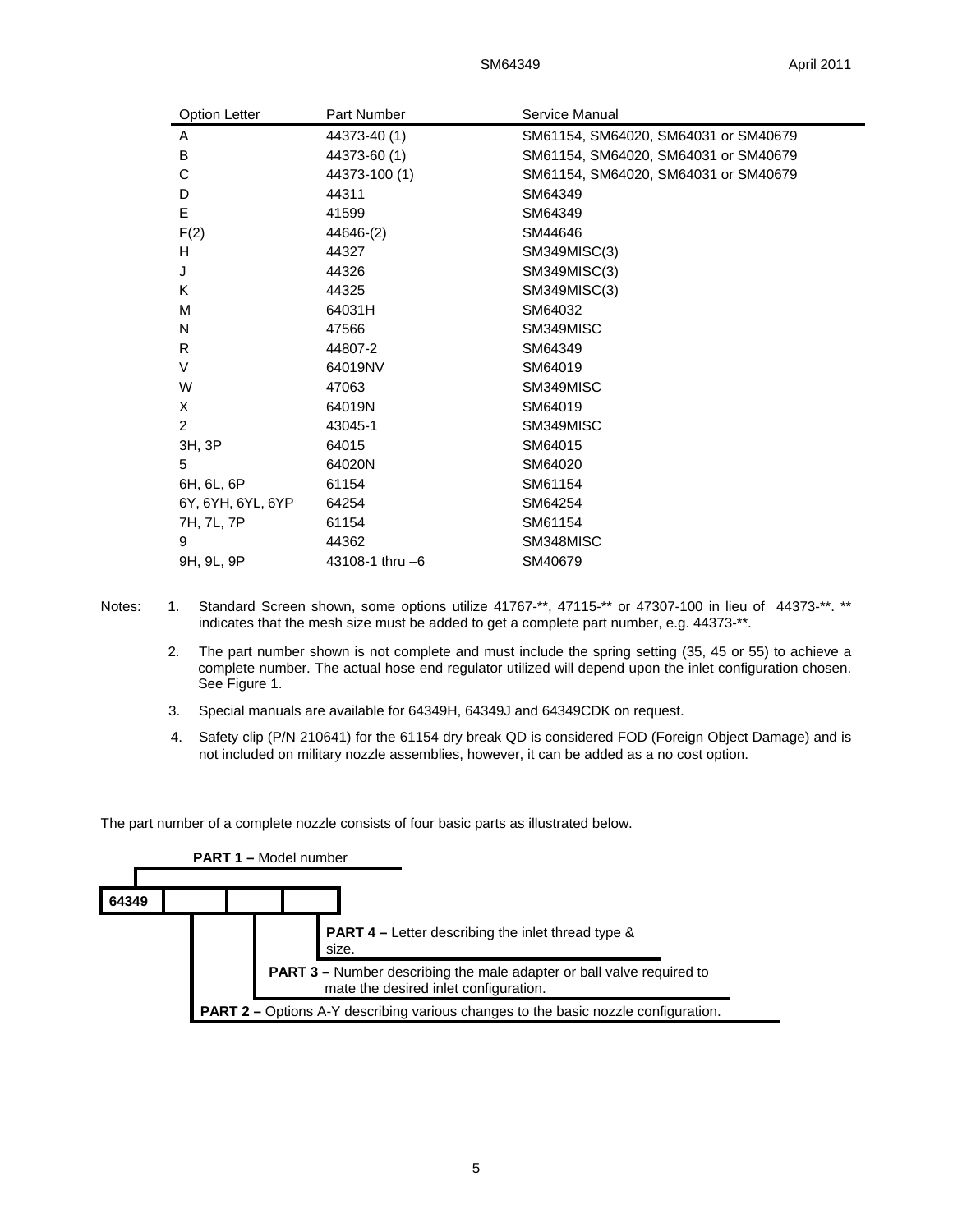## PART 2

The following options may be added as Part 2 of the part number as indicated above to order a unit to meet your requirements:

| <b>OPTION</b> |                                            | <b>OPTION</b> |                                           |
|---------------|--------------------------------------------|---------------|-------------------------------------------|
| <b>LETTER</b> | <b>DESCRIPTION</b>                         | <b>LETTER</b> | <b>DESCRIPTION</b>                        |
| *A            | Adds 40-mesh Screen                        | J             | Adds Straight Inlet with Military Flange. |
| *B            | Adds 60-mesh Screen                        | Κ             | Adds QD with 2" Female Camlock Inlet.     |
| *C            | Adds 100-mesh Screen                       | M             | Adds 3" Valved Unisex Coupling to Inlet.  |
| D             | Adds Bonding Cable                         | N             | Adds Universal (D-1/D/2) Inlet            |
| Е             | Adds Vacuum Breaker                        | R             | Adds Circular Handle Grip.                |
| F3            | Adds 35 psi Hose End Regulator             | V             | Adds Green Unisex Coupling to Inlet.      |
| F4            | Adds 45 psi Hose End Regulator             | W             | Adds MIL-C-24356 Coupling to Inlet.       |
| F5            | Adds 55 psi Hose End Regulator             | X             | Adds Tan Unisex Coupling to Inlet.        |
| н             | Adds 45° Elbow Inlet with Military Flange. | Y             | Adds Military Bonding Cable (15')         |

 Options A, B & C only available when a male half or a ball valve from Part 3 or Options V or X is specified. Option A not available with Option 2 or 9.

## PART 3

One of the numbers below must be included as Part 3, as indicated above, to specify the type of inlet configuration desired. The nozzle may be ordered with the inlet terminating in an adapter half only if desired. In this case leave Part 4 blank. If a female half, either quick disconnect, ball valve or dry break of some configuration is desired, Part 4 must be completed.

| <b>OPTION</b><br><b>LETTER</b> | <b>DESCRIPTION</b>                                                                     | <b>OPTION</b><br><b>LETTER</b> | <b>DESCRIPTION</b>                                                                                                   |
|--------------------------------|----------------------------------------------------------------------------------------|--------------------------------|----------------------------------------------------------------------------------------------------------------------|
| $\mathcal{P}$                  | Adds male half adapter to options H or J to<br>connect to 60427 type quick disconnect. | 3                              | Adds ball valve to options H or J. See<br>SM64015 for details concerning the operating<br>handles and defueling key. |
| 5                              | Adds Valved 2" Unisex Coupling                                                         | 6                              | Adds military male adapter half to mate 61154<br>dry break disconnect.                                               |
| 6Y                             | Adds male adapter half to mate 64254 Low<br>Pressure Drop Dry Break.                   |                                | Adds male adapter half to mate 61154 Dry<br>Break when regulator is used.                                            |
| 8                              | Adds male adapter half to mate 61154 Dry<br>Break when regulator is not used.          | 9                              | Adds male adapter half to mate with 60427<br>style quick disconnect.                                                 |

#### PART 4

One of the following letters must be included as Part 4 as indicated above to specify the inlet thread and size:

| <b>OPTION</b><br><b>LETTER</b> | <b>DESCRIPTION</b>                                                                                                                                                                                                                                                                                                 | <b>OPTION</b><br><b>LETTER</b> | <b>DESCRIPTION</b>                                 |
|--------------------------------|--------------------------------------------------------------------------------------------------------------------------------------------------------------------------------------------------------------------------------------------------------------------------------------------------------------------|--------------------------------|----------------------------------------------------|
| н                              | Inlet thread $-2\frac{1}{2}$ " NPT<br>Inlet thread $-3$ " NPT                                                                                                                                                                                                                                                      | P<br>*S                        | Inlet thread $-2$ " NPT<br>2" Female Camlock Inlet |
| Example:                       | $64349H - Standard D-1$ Nozzle with 6-bolt inlet flange and 45 $^{\circ}$ inlet flange.<br>64349J - Standard D-3 Nozzle with 6-bolt straight inlet flange.<br>64349CF5H3DEH - 64349 Nozzle with 55 psi regulator and ball valve with 100-mesh<br>strainer, drag ring and glass inspection lid with 21/2" NPT inlet |                                |                                                    |

## 4.0 **SAFETY INFORMATION**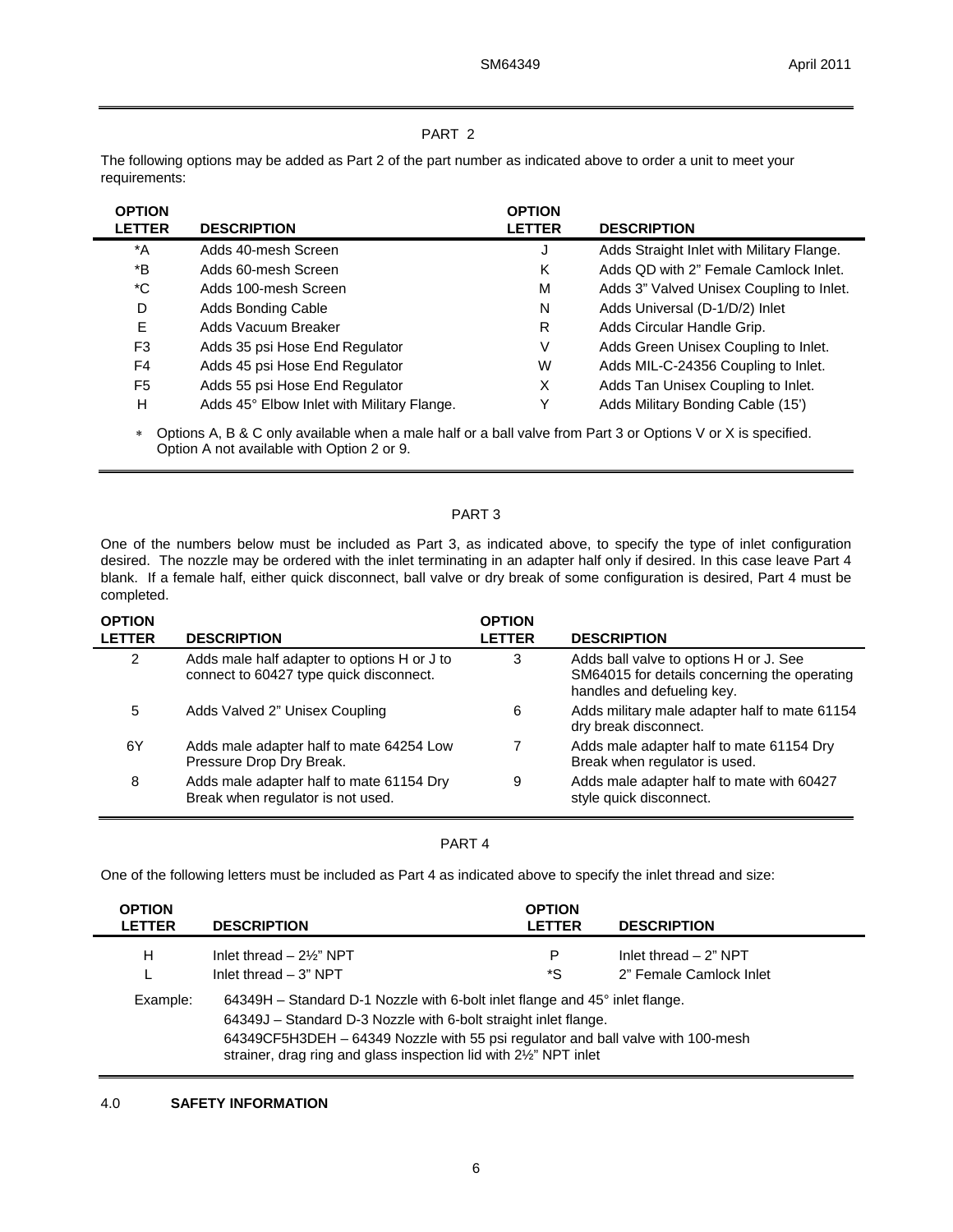There are several safety interlock features designed into the 64349 Nozzle that must be functioning to prevent an accident that would result in a spill of flammable liquids with the consequential risk of fire, personal injury or death, and property damage. Refer to Table 1.0 to identify individual parts during the following discussion.

#### 4.1 COLLAR ASSY LOCK AND INDEX PINS

Examination of the connection end of a disengaged nozzle (nozzle not connected to an adapter) discloses the three Collar Assy Lock Pins (19) and three Index Pins (21) installed between the Collar Assy (8) and the Nozzle Seal (41). Refer to Figure 2. The three spring-loaded Collar Assy (8) Lock Pins (19) engage three cutouts (arched shaped windows) in the interior flange of the Collar Assy (8) when the Collar Assy (8) is in the fully disengaged position. These Collar Assy Lock Pins (19) prevent accidental rotation of the Collar Assy of the disengaged nozzle. One of the three cutouts in Collar Assy (8) is normally narrower than the other two. This assures that, even with badly worn adapters, a minimum of two Lock Pins (19) will be activated to prevent the nozzle from being opened when not connected to an adapter.

With the Collar Assy (8) locked in the disengaged position, the flat portion of a ramp integral to the Collar Assy (8) is positioned over a flat on the Lever (14) in a manner that prevents opening the Poppet (15).

When connecting to an aircraft, the Index Pins (21) mate with three slots in a serviceable MS24484 Adapter Flange to index the nozzle to the flange so the Collar Assy (8) mates with the flange lugs during engagement and prevents disengagement of the Collar Assy (8) from the flange without releasing the three spring loaded Collar Assy Lock Pins (19) to the Collar Assy (8) lock positions.

#### 4.2 LEVER/COLLAR ASSY INTERLOCK AND OVER CENTER LINKAGE

Examination of the center portion of the Lever (14) on a disengaged nozzle discloses the fact that a flat edge of the Lever (14) is beneath the flat portion of a ramp that is integral to the Collar Assy (8). With the Collar Assy (8) locked by the Collar Assy Lock Pins (19), the Collar Assy (8) ramp prevents rotation of the Lever (14) to the poppet open position.

When the Collar Assy (8) is fully engaged to a serviceable MS24484 Adapter the Collar Assy ramp clears the Lever (14) and permits Lever (14) rotation to the open position.

With the Lever (14) fully open, the round portion of the Lever (14) prevents rotation of the Collar Assy (8) in the disengage direction until the Lever (14) has been fully closed.

These interlocks are designed to prevent accidental opening of the poppet of a disengaged nozzle or accidentally disengageing a nozzle with the poppet open.

The poppet operating internal linkage design is such that the linkage is "over center" at each extreme of travel (Lever (14) fully open against internal mechani-cal stop or fully closed against internal mechanical stop).

Thus, internal pressure against a closed poppet, when the linkage is against the closed mechanical stop, provides a force only in the closed direction.

In a similar manner, with the Lever (14) in the fully open/mechanical stop position, the 50 lb. force applied by the MS24484 Adapter Poppet Spring provides a force to maintain the open direction.

Refer to Service Bulletin SB3480801A for the latest information on the Lever (14) as it relates to safety. Ask Eaton or your Eaton Carter brand distributor for a copy if you do not have one.

## 4.3 SAFETY INSPECTIONS

**Note:** The frequencies recommended for the following inspections are our recommendations based on nozzles that have been in daily service for at least a year. The frequency that is required will depend upon the degree of maintenance extended to the equipment and to the age of the equipment. It is not possible for Eaton to recommend other than the safest possible frequencies.

#### 4.3.1 NOZZLE INSPECTIONS – AT EACH REFUELING OPERATION

The following inspections of the Nozzle are recommended at each refueling operation:

A. Inspect the connection end and verify that the Index Pins (21) are intact, in place, and not excessively worn or damaged. Verify that all three Collar Lock Pins (19) are intact, undamaged and **are extended and engage all three cutouts in the Collar Assy (8) and physically prevent Collar Assy (8) rotation.**

This inspection can be accomplished without interruption of the normal operating procedure and without adding appreciably to the operation time by training the operator to automatically observe the connection end of the nozzle upon disconnection from the aircraft. If the Collar Lock Pins (19) do not spring into their correct position, it could mean that the aircraft adapter is defective and should be inspected (see paragraph 4.3.3) and reported as possibly being defective. If the Collar Lock Pins (19) are not extended and engaged in all three cutouts in the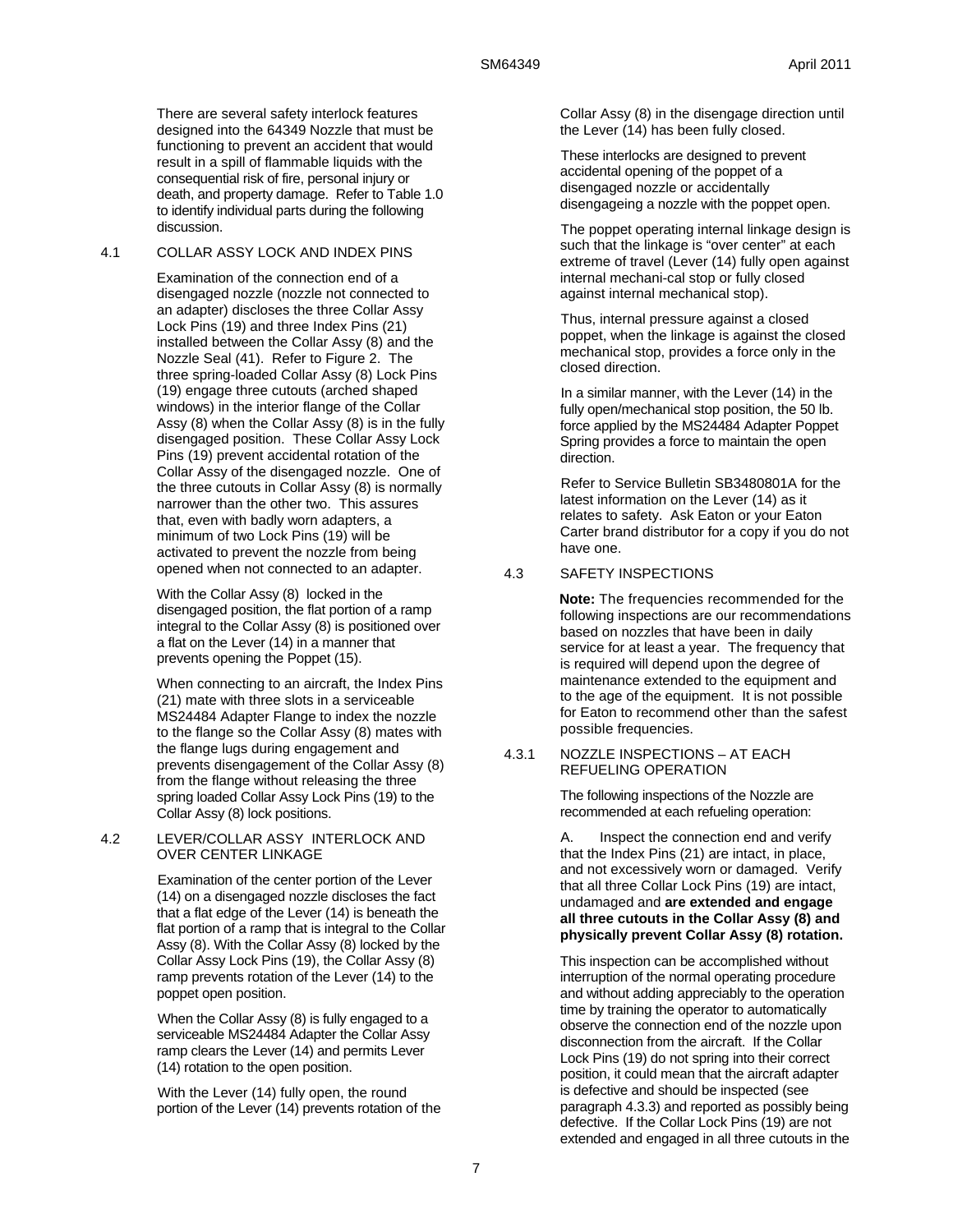Collar Assy (8), the operator should squeeze the Lever (14) and Handle Grip (4) together while observing the connecting end of the nozzle. This should cause the Collar Lock Pins (19) to "spring" into the cutouts in the Collar Assy (8). If not, then the nozzle should be taken out of service.

B. Prior to engagement to an aircraft inspect the Lever (14) for cracks or looseness with the Screw (39) that attaches it to the nozzle. **Do not use the nozzle if cracks or looseness is apparent.**

C. Upon engagement to an aircraft and opening the nozzle but before operating the deadman control it is recommended that the operator attempt to remove the nozzle from the aircraft. This should not be possible. If it can be removed, either the nozzle was never fully engaged onto the aircraft or needs repair, or the aircraft adapter, is in need of repair or replacement.

#### 4.3.2 NOZZLES INSPECTIONS – MONTHLY BASIS

The following inspections of the nozzle are recommended to be conducted on a monthly basis as a minimum:

A. Inspect the connection end and verify that the three Index Pins (21) are intact and in place. Verify that the three Collar Assy Lock Pins (19) are intact and in place and extended and engaging all three cutouts in the Collar Assy (8) and physically preventing Collar Assy (8) rotation. Check the Bearing Plate (42) containing the pins for possible cracks.

B. Hold the nozzle with the outlet or connecting end facing such that it can be observed. Apply pressure on the Collar Assy (8) in the direction to connect the nozzle aircraft, counterclockwise, to take up the slack and inspect the relative location of the three Lock Pins (19) with respect to the cutouts in the Collar Assy (8). The two Lock Pins (19) that are engaged in the normally wider cutouts should not be resting against the edge of their respective cutouts. If there is a space between these Index Pins (19) and the edge of the normally larger cutout, the collar is still in functional condition. If all three Lock Pins (19) are resting against the edge of their respective cutouts (there is no space), the Collar Assy (8) may no longer be in a functional condition and should be replaced if it fails the next step.

C. With the nozzle being held in the position described above, attempt to open the nozzle with the Lever (14). The nozzle should be prevented from opening by the interference between the Collar Assy (8) and the Lever (14). If the nozzle is openable, it should be removed from service and repaired.

D. Inspect the Lever (14) and the adjacent ramp surface of the Collar Assy (8) and verify that neither part is damaged or has missing pieces that permit the Lever (14) to be rotated to the open position with the nozzle disengaged or that will allow the Collar Assy (8) to rotate to the disengaged position when the Lever (14) is open. Broken or missing parts can result in dangerous fuel spills while refueling aircraft.

E. Verify that the Lever (14) is in the fully closed (against internal mechanical stop) position. (This is necessary to assure that the linkage is over center so internal pressure can not force the poppet open during the Collar Assy (8) engagement).

#### 4.3.3 NOZZLE INSPECTION PRIOR TO EACH OVERHAUL

Using Eaton S204451 three lug adapter flange (or any standard flange that is a separate loose part and not a part of some other adapter housing) open the nozzle being careful to drain all trapped fluid into a sump. Even if the ball valve or a dry-break disconnect is utilized, there will be a small quantity of trapped fuel in the nozzle.

 Check to see if there is a Cotter Pin (16) installed through the slotted poppet and the hole in the shaft. The pin must be installed in the hole that is completely within the slotted area of the poppet and the hole that allows for proper poppet nose seal adjustment.

Check the Poppet (15) to see what condition the shroud is in. The shroud is a sheet metal part that is press fitted onto the poppet and is no longer considered necessary. If it is firmly in place leave it until the next overhaul. If it is loose remove it by disassembling the Cotter Pin (16). Reassemble the unit less the shroud, it is no longer needed. Using the poppet adjustment tool 64000, adjust the poppet in accordance with the appropriate instructions in this service manual.

Grasp the poppet with one hand and holding the nozzle with the other attempt to un-screw the poppet from the shaft. The poppet will move a slight amount taking up the slack between the slot in the poppet, the hole in the shaft and the cotter pin.

On newer nozzles (any received after January 2001 check that the wear ring on the inlet of the nozzle is in place and is not worn out.

If all is correct close the nozzle and remove the adapter flange. Put the nozzle back in service. This procedure should be followed at each overhaul of the unit.

## 4.3.4 AIRCRAFT ADAPTER INSPECTIONS

The following inspections of the aircraft adapter are recommended to be carried out at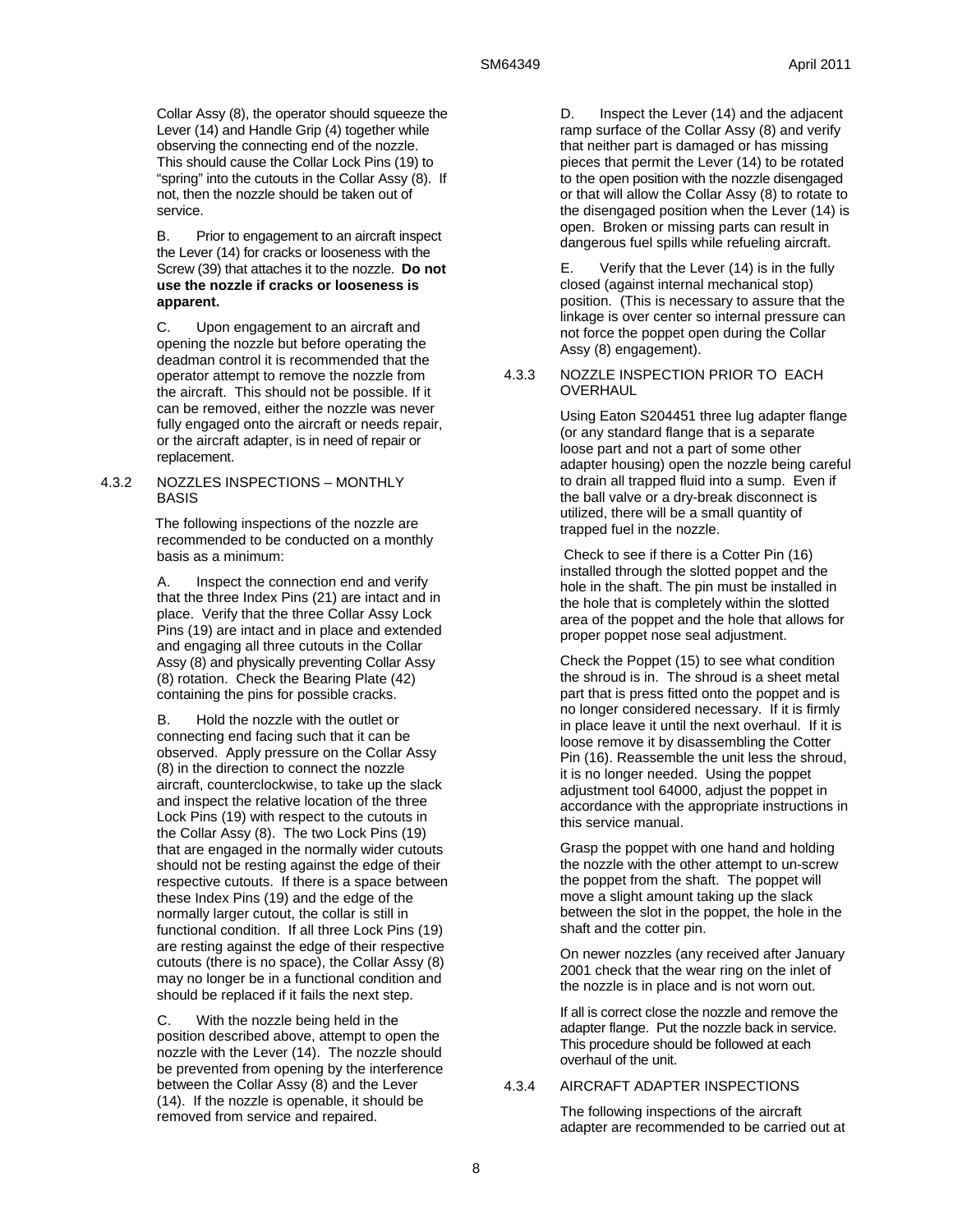each refueling operation to assure that one is connecting to a safe adapter:

A. Visually check for bent, broken, missing or excessively worn lugs or slots. Worn slots are easily detected. A normal slot will have a slight machine broken edge (chamfer of .030 inch (0.762 mm)). If the edge is worn such that the corner is badly distorted and enlarged it should be inspected more closely and accurately. Carter Adapter Wear Gauge, 61657-2, should be utilized to check the width and thickness of the lugs if they appear to be worn. Wear of the thickness dimension of the lug will promote premature nose seal leakage. Wear of the width of the lug combines with slot wear in defeating the nozzle interlock.

#### 5.0 **SPECIAL TOOLS**

The following special tools are recommended for proper repair and or overhaul of the nozzle:

- S204451 Standard three lug bayonet adapter flange or equivalent.
- 6958CG or 6958CH Adapter or equivalent.

#### 6.0 **DISASSEMBLY**

6.1 Remove nozzle from end of hose at quick disconnect. Refer to appropriate service manual depending upon type of swivel disconnect utilized.

> SM61154 .........Dry Break QD SM64015 .........Ball Valve SM349MISC ....Miscellaneous Adapters/Universal Inlet SM40679 .........60427 type QD SM64019 .........Unisex Coupling SM64020 .........Unisex Coupling SM64031 .........Unisex Coupling SM64254 .........Low DP DB QD

6.2 Screw (23) is a self-locking type screw that utilizes a nylon insert in the threads to affect the resistance required to provide the locking. They are designed to be reused several times before losing their locking effectivity. Note: later version of the nozzle may incorporate a Screw (23) that has a recessed Allen key head instead of a screw driver slot. In addition the O-ring (24) used on the newer Screw (23) is smaller in diameter. It is important that the correct O-ring (24) is used with the correct Screw (23). The older Screw (23) [one with a screwdriver head is larger in diameter and the O-ring fits in the groove under the head of the Screw (23), while the one with the Allen head is smaller and the O-ring fits in a groove machined in the threaded body of the Screw (23)]. Using a torque wrench, remove Screw (23) and O-ring (24) from lower half of Body (9), measuring the torque during removal. If the torque is less than 9.5 in lbs (0.11 m kg)

B. Visually check the three slots for excessive wear. Excessive wear can permit disengagement of a nozzle without release of the three Collar Assy Lock Pins (19) and may permit accidental poppet opening on the disconnected nozzle. The use of Carter Gauge 61657-2 will provide a "no-go" check for the slots.

**C. If any of the above conditions are observed, and or the gauge proves the adapter to be defective, the refueling operation should be continued only with extreme caution. The nozzle, upon disconnection, should be checked in accordance with paragraph 4.3.1.A.** 

- 61657-2 Adapter Wear Gauge
- 64000 Poppet Adjustment Gauge
- 61607 Ball (10 & 11) Assembly Tool
- WL4680 Torque Wrench Kit

The above items are available from your Eaton Carter brand distributor.

discard the screw and replace it with a new one during reassembly. If Ball Assy Tool 61607 is available, screw it into the boss from which Screw (23) was removed. Hold the nozzle such that the Tool is below the nozzle and rotate the Quick Disconnect Adapter (49, 50, 56, 59, or 64), Ball Valve (62) or Regulator (47) until all Balls (11) have been captured in the Tool. The correct amount of Balls (11) will be captured when the level of Balls (11) reaches the line scribed on the tube of the Tool. If the Tool is not utilized, remove Balls (11), 39 each, from Unit by hand. Hold bolt hole vertical (pointed down) and allow all ball bearings to fall through the bolt hole. Catch all balls in a container. Some rotation between the Body (9) and the attached Adapter, Ball Valve or Regulator may be required to allow 39 Balls (11) to fall out of hole. Remove the Adapter, Ball Valve or Regulator (refer to appropriate Service Manual). If Clip (12) is to be replaced, use a pair of needle nose pliers to grasp the existing part and pull it from the hole in the Body (9). See Figure 5. Clear the hole of any debris.

Remove O-ring (25) from internal groove in the inlet of the Body (9). Visually inspect Wear Ring (9A) installed in the internal groove for excessive wear. If it appears to be worn remove for further inspection in section 7.0.

6.3 To remove the Cover (1) it is necessary to remove the appropriate Grips (4) or (6) or the appropriate Handle (8A). If the Cover (1) is in good condition it is not necessary to remove it at this time. Leave it attached to the handle.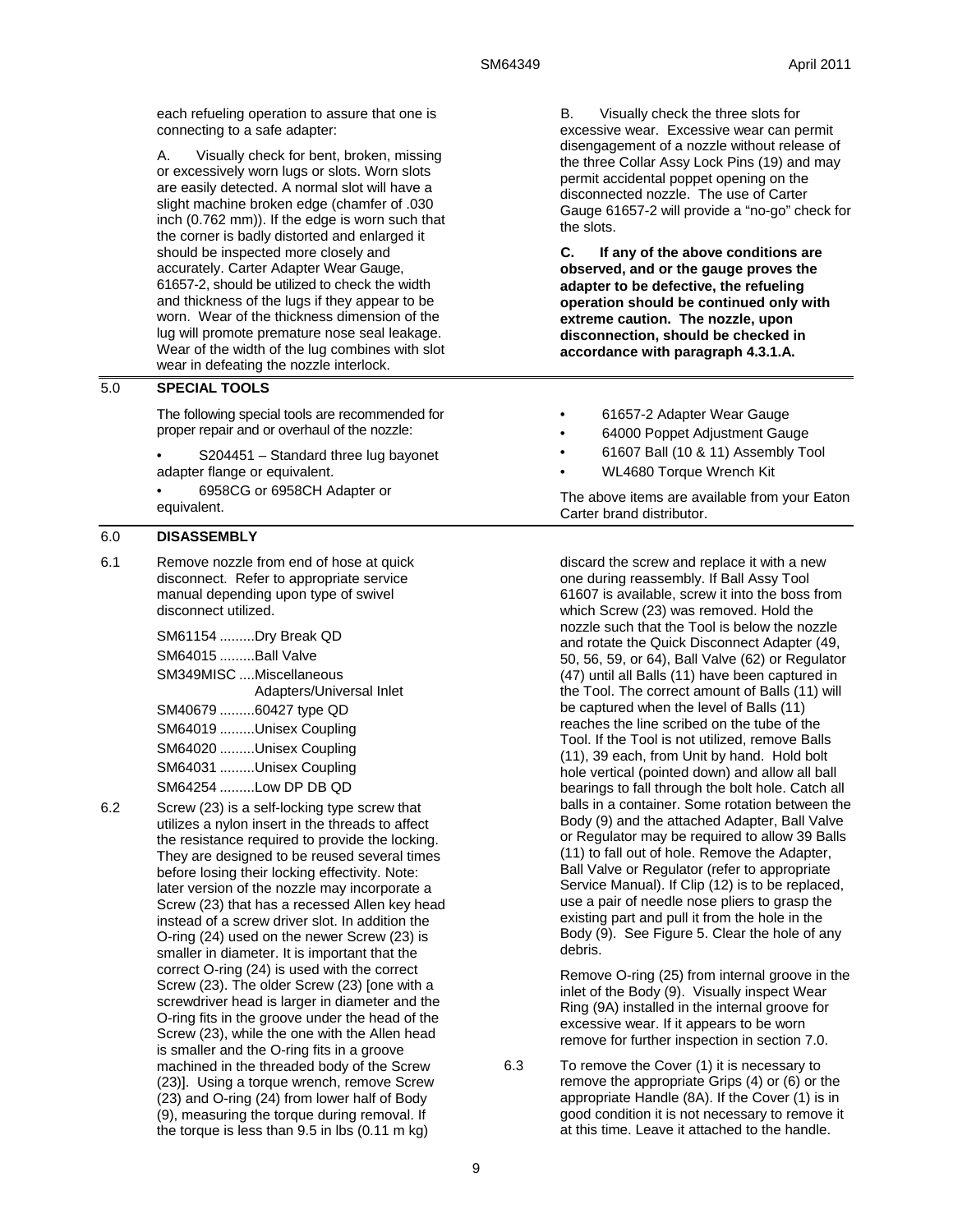The Screw (4B) should be removed with a torque wrench and the removal torque measured. This screw is a self-locking type and is designed to be reused several times before losing its locking capability. If the torque is less than 6.5 in-lbs discard it and replace it during reassembly.

Remove the Bumper (5) only if replacement is necessary by cutting through it.

- 6.4 Screw (7) is a self locking type screw that utilizes a nylon insert in the threads to affect the resistance required to provide the locking. Self locking screws are designed to be reused several times before losing their locking effectivity. Note that here again, the older units use the Screw (7) with a screwdriver slot and newer units use one with an Allen head. These Screws (7) are fully interchangeable. Using a torque wrench, remove Screw (7) from Collar Assy (8), measuring the torque during removal. If the torque is less than 9.5 in lbs (0.11 m kg) discard the screw and replace it with a new one during reassembly. Remove the Balls (10) from the bolt hole in the manner described in paragraph 6.2 above. There are 49 balls in this joint. The correct number of Balls (10) will be removed when the level in the Tool reaches the line created by the brass fitting that screws into the Collar (8). If the Tool is not utilized, store the Balls (10) in a separate container for cleaning and replacement later.
- 6.5 Engage the nozzle to the S204451 flange (any standard aircraft three-lug locking flange).
- 6.6 Remove Collar Assy (8) from Body (9) by aligning the groove in the Collar Assy (8) with detent on Body (9) and pull Body (9) from Collar Assy.
- 6.7 Remove S204451 Adapter.
- 6.8 Turn Lever (14) to open Poppet (15).
- 6.9 Remove Cotter Pin (16) and unscrew the Poppet Assy (15) from the Shaft (32). Older nozzles had a flow diverting shroud present that was pressed into place. If it is present and firmly in place, leave it in place. If it is loose, remove it completely and discard it. It is no longer needed. Refer to Figure 6 for location and identification of the shroud.
- 6.10 The Nozzle Seal Assembly (40) may be removed by lifting off Body (9). The Plate (42) may be removed from the Seal (41) by spreading the ends of the Retaining Ring (43), removing it from the groove in the Seal (41) and then sliding the Plate (42) off the Seal (41).
- 6.11 The three Lock Pins (19), three Lock Pin Springs (20), three Index Pins (21) and O-ring (18) may now be removed.
- 6.12 Hold the nozzle outlet in an "up" position as you would if the aircraft adapter were underwing. View Lever (14) to determine the age of the lever. Two older versions, both gray in color, were produced, one with an operating lever that is clocked in the 6 o'clock position when closed and the other with the handle clocked in the 3 o'clock position when closed. The newer lever is black, clocked at 6 o'clock and is retained by a single screw through the middle of the lever. Note: If a gray handle retained by a single screw is present replace it with a new black handle. Proceed to 6.12.1 if the older handles are present, otherwise proceed to 6.13.
- 6.12.1 If either older lever is present, hold the Body (9) with the outlet in an upward position. Rotate it until the two pipe Plugs (22) are visible. Remove the left hand plug. If the newer black lever is present move on to 6.13.
- 6.12.2 Remove Screws (35) through plug opening using a torque wrench. The torque to remove the Screws (35) shall not be less than 1.5 in. lbs. If it is less than that discard and replace the Screws (35). Observe the orientation of the Plate (36) with respect to the Lever (14) such that it can be duplicated during reassembly. Misorientation will result in not being able to close the nozzle properly.
- 6.12.3 Remove Lever (14) from Body (9). Remove Seal (37) and Backup Ring (38) from Lever (14). Discard Seal (37) and Backup Ring (38). For more information regarding the three levers used on the nozzle see Service Bulletin SB3480801A available from Carter or your Carter distributor. Proceed to 6.15.
- 6.13 On nozzles with a black colored handle, serial number 6520 and subsequent, the handle is retained by a single screw located through the center of the Lever (14). There is no need to remove either of the Plugs (22) unless a leak has been observed. Proceed to 6.14 if the black handle is present.
- 6.14 Remove Screw (39), Washer (40) and O-ring (41) from the center of the Lever (14). Discard Screw (39) and O-ring (41). Pull Lever (14) from Body (9). Remove Seal (37) and Backup Ring (38) from Lever (14). Discard Seal (37) and Backup Ring (38). Proceed to 6.15.
- 6.15 On nozzles with older handles proceed to 6.15.1. On nozzles with the newer handles skip to 6.15.2.
- 6.15.1 Remove assembled Shaft (32), Pin (33), Link (34) and Plate (36) with attaching parts from Body (9). Remove Pin (33). Disassemble Cotter Pin (29), Nut (30) and Crank Pin (31) only if replacement is necessary. (Note that older links will be red in color while the newer ones will be natural stainless steel. Both are accept-able for use.)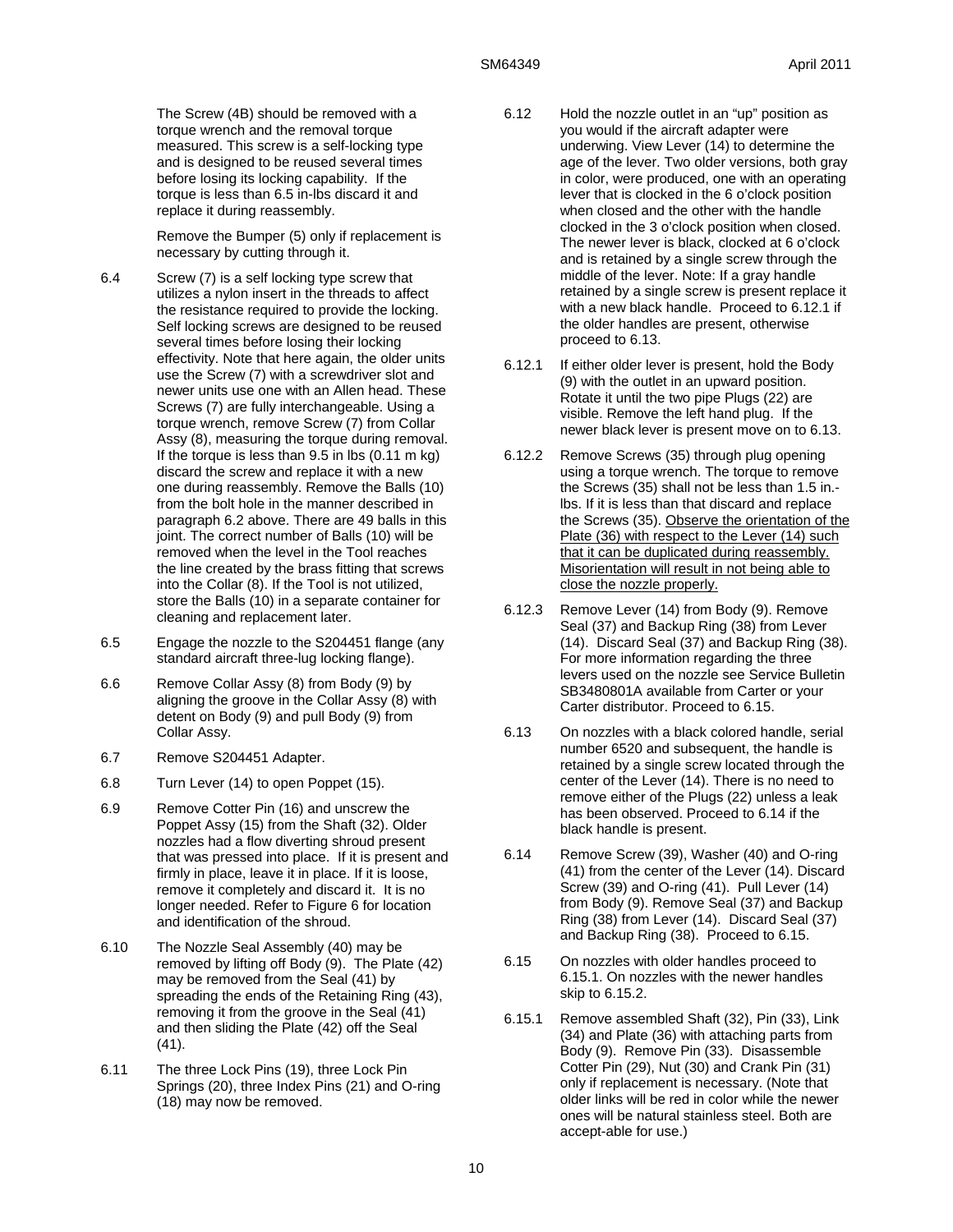- 6.15.2 Remove assembled Shaft (32), Pin (33), Link (34) and Crank (36) with attaching parts from Body (9). Disassemble Cotter Pin (29), Nut (30), Crank Pin (29), Wave Washers (35) from Link (34) and Crank (36). Discard Wave Washers (35)
- 6.16 Do not remove Cable (44) or (66), option D or Y only, unless replacement is required. The

## 7.0 **INSPECTION**

It is recommended that all O-rings (18), (24), (37) and (25), Back-up (38), Nose Seal (43), Wave Washers (35) & Cotter Pins (16) & (29) (if it is disassembled) be replaced upon every overhaul. Note: Be sure to order the correct Oring (24) for the Screw (23) present. If a kit is being used, it will contain both O-rings (24), use the appropriate one and discard the other. Inspect all metal parts for dings, gouges, abrasions, etc. Use 320 grit paper to smooth and remove sharp edges. Replace any part with damage exceeding 15% of local wall thickness. Use alodine 1200 to touch up bared aluminum. Precisely measure the following items. Replace any part that exceeds the identified maximum or minimum wear limits:

• Both holes in item 34 Link (.196 inch (4.98 mm) diameter max. & .320 inch (8.13 mm) diameter max.).

• Bearing diameter of item 31 Pin (.300 inch (7.62 mm) diameter min).

• Tapered bearing diameter of item 14 Leer (.697 inch (17.7 mm) diameter min on large end & .635 inch (16.1 mm) diameter min on small end).

• Measure diameter of the three round holes in Plate (42). If holes are elongated or exceed 0.222 inches (5.639 mm) the Plate (42) should be replaced. Measure the width and diameter of the other three holes. If the diameter exceeds 0.330 (8.382 mm) or the width across the flats exceeds 0.253 inches (6.426 mm), the Plate (42) should be replaced.

## 8.0 **REASSEMBLY**

- 8.1 Reassemble in reverse order of disassembly (Refer to Figure 2 or 3 depending upon the version of nozzle), observing the following:
- 8.1.1 Make certain all components are clean and free from oil, grease, or any other corrosion resistant compound on all interior or exterior surfaces. Wash all parts with cleaning solvent and dry thoroughly with a clean, lintfree cloth or compressed air.

mounting screw is included with the new replacement assembly.

6.17 On option E – remove the Vacuum Breaker (53) only if replacement is required. The Vacuum Breaker (53) is not economical to repair and should be replaced, if needed, as a complete assembly. **Attempts to repair this unit may result in fuel spills.**

> On older nozzles without a wear ring in the body, check the ball race [internal groove that mates the Balls (10)] inside the Body (9) for raised burrs or buildup of material that may prevent the disassembly of the mating Adapter. The corner of the ball race should be a smooth radius no greater than .03 inches (.76 mm). The raised burr may be removed with appropriate abrasive. If it is too large to remove in this manner, replace the body.

On newer nozzles with the wear ring in the body, if worn remove for inspection. Measure the smallest diameter and if less than 0.075 replace it.

Check the ball race located inside the Collar Assy (8) for raised burrs in the same manner as above.

Check the external ball race on the large OD of the Body (9) in the same manner as above.

Roll Pin (21) on a flat surface to check for straightness. Replace any suspect pin.

Examine the Lever (14) for cracks. On newer nozzles, also examine the fit between the Lever (14) "teeth" and the Crank (36) "teeth" by placing the two parts together and attempting to rotate them against each other. The fit should be snug and not loose. Replace both parts if looseness appears to be present. **Do not replace only one part.**

## **WARNING:**

Use cleaning solvent in a well-ventilated area. Avoid breathing of fumes and excessive solvent contact with skin. Keep away from open flame

DO NOT use any form of grease on Balls (10) or (11) and be certain to install proper number of balls in each hole of Body (9) and collar assembly. The use of Tool 61607 will facilitate the counting and assembly of the Balls (10 or 11) back into the unit. Also make sure that Clip (12) is installed properly to maintain continuity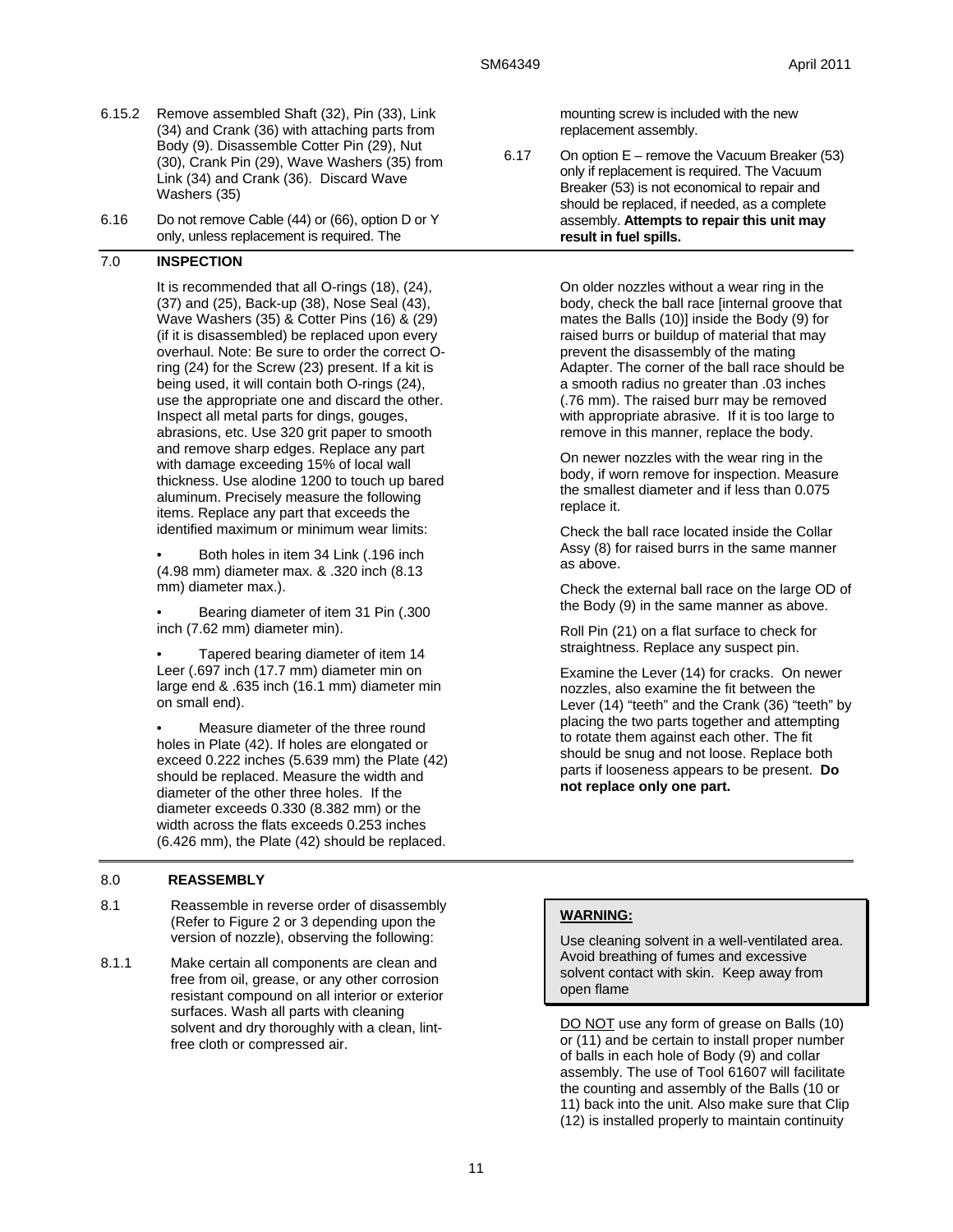through the unit. Refer to Figure 5 for installation information.

NOTE: A light coat of petroleum jelly can be applied to all O-rings, springs, and screws for ease of installation.

8.1.2 If Cotter (29) and Nut (30) were removed during disassembly, torque Nut (30) to 80 – 125 in lbs to align slots in nut with hole in Crank Pin (31). When reinserting the subassembled parts noted in Para. 6.16 of the disassembly procedure, through the inlet end of the Body (9), ensure that the Shaft (32) is inserted into the Body's (9) axial guide bore far enough that the bore contains the Dowel Pin (33).

On nozzles with the older levers (Figure 3), assure that the orientation of the Plate (36) to the Lever (14) is as observed prior to disassembly. Wave Washers (42) are not used on these nozzles with Plate (36). Use the 9/64 inch Allen wrench through the Body's (9) pipe thread port to secure the Plate (36) to the end of the Lever (14) shaft with the four socket head Screws (35). Torque each of the Screws (35) to 16 to 18 inch pounds above the torque required to rotate the screws in the thread locking inserts installed in the Lever (14) end.

Reinstall the Plug (22). NOTE: Plug (22) when purchased from Carter includes a sealant and the use of Teflon tape is not required. If new Teflon tape is used on reinstallation do not utilize more than 1 ½ wraps of tape. Excessive use of tape could lead to the cracking of the Body (9).

On nozzles with the newer levers the orientation of the Crank (36) is not critical at this point since it will be aligned with the Lever (14). Install Backup Ring (37) and O-ring (38) onto Lever (14) and insert into Body (9). Lever (14) should be aligned with Crank (36) to result in the Lever (14) being at the 9 o'clock position when in the closed position (3 o'clock when opened). The "teeth" in both parts should mesh during the assembly. Place Washer (40), O-ring (41) onto Screw (39) and insert into hole in center of Lever (14). Torque the Screw (39) in the outer portion of the Lever (14) to  $125 \pm 5$  inch pounds, loosen the Screw (39) and retorque to  $125 \pm 5$  inch pounds.

8.1.3 Should it be desired to be able to change the nose seal of the nozzle without a major disassembly of the unit it is possible to do so by eliminating Snap Ring (43). One word of caution should this be done. If the nozzle is opened with a tool that does not have the

9.1 The following test procedures will be accomplished after overhaul:

characteristic lugs of an adapter, the nose seal may follow the poppet open and be difficult to reinstall without disassembly. The Snap Ring (43) will continue to be installed by the factory.

8.1.4 Connect nozzle to S204451 flange when installing the Poppet (15). Use the Lever (14) and move the Shaft (32) to its fully extended (open) position to install the Poppet Assy (15).

> Before inserting the Cotter (26), adjust the Poppet Assy (15) using the following instructions:

Use Poppet Adjustment Gauge, 64000, to facilitate the adjustment of the Poppet (15) onto the Shaft (32). Follow instructions furnished with the gauge. If the gauge is not used, place a straight edge across the center of the elastomer lip of the Seal (41). Use feeler gages to measure the average dimension between the bottom of the straight edge and the Poppet (15) face. This dimension should be .070 to .110 inch (1.8 to 2.8 mm). If it is not, calculate the required poppet dimension as follows: (one quarter (1/4) turn of the Poppet (15) axially displaces the Poppet (15) face about .020 inch (0.51 mm).

A. If the feeler gage measurement is too long, prepare to unscrew (loosen) the Poppet (15) one quarter (1/4) turn for each .020 (0.51 mm) inch of required adjustment.

B. If the measurement is too short. prepare to tighten the Poppet (15) one quarter (1/4) turn for each .020 (0.51 mm) inch of required adjustment.

- 8.15 Once the proper Poppet Assy (15) adjustment is made, rotate the Poppet toward the tightening direction until the next slot in the Poppet Assy (15) is in line with the hole in the Shaft (32). Insert the Cotter (26) and bend over the ends to retain in place in accordance with Figure 6. Note it is important that the correct length of Cotter Pin (16) is utilized for the assembly.
- 8.2 If the Grip (4) or (6) requires replacing due to wear or the replacement of the Cover (1), the new Grips (4) or (6) shall be reinstalled.
- 8.3 If Bumper (5) is to be replaced onto Collar Assy (8) warm Bumper (5) in water at 160- 180° F to soften before pressing onto Collar Assy (8) .
- 8.4 If stick Handles (8A) were removed for replacement they should be reassembled to Collar (8) using the appropriate Screws (8B), Washers (8C) and Nuts (8D). Tighten to secure Handles (8A) into place in the Collar (8).

<sup>9.0</sup> **TEST**

<sup>9.2</sup> Test conditions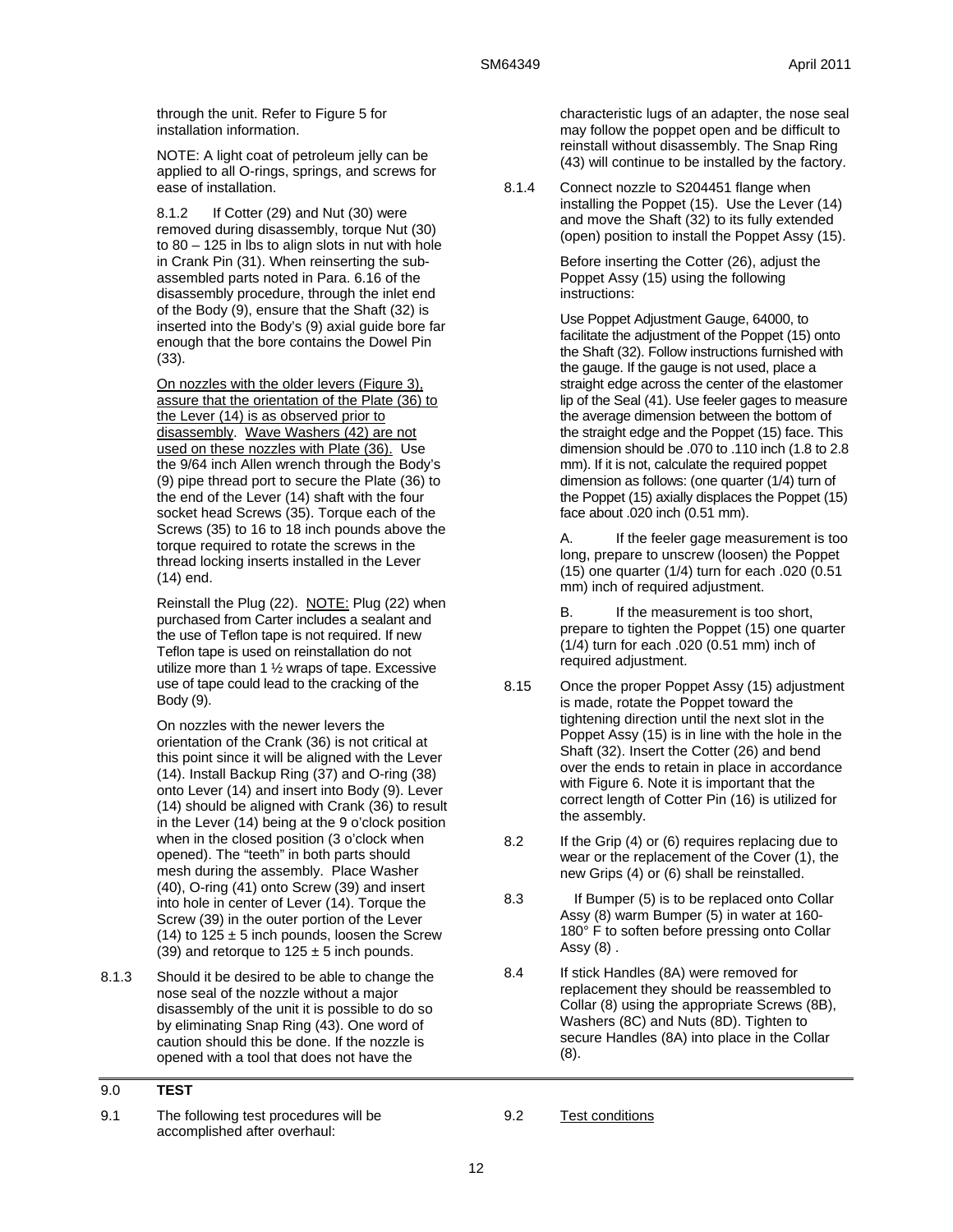Test media shall JP-4, Jet A or odorless kerosene, commercial solvent 140.

- 9.3 Functional Test
- 9.3.1 The nozzle shall be inserted and locked into a test adapter, Carter 6958CG or CH or equivalent and the nozzle valve actuated by use of the crank Lever (14) from the fully closed to fully open position a minimum of five times. There shall be no evidence of binding or excessive force required for valve actuation.
- 9.4 Leakage Test
- 9.4.1 With the nozzle outlet in the normal open position, and the test adapter outlet closed, pressurize the inlet to five PSIG and hold for one minute minimum. There shall be no evidence of external leakage from the nozzle.
- 9.4.2 Repeat the leakage test at 60 PSIG and 120 PSIG.
- 9.4.3 Close and disengage the nozzle and repeat 9.4.1 and 9.4.2.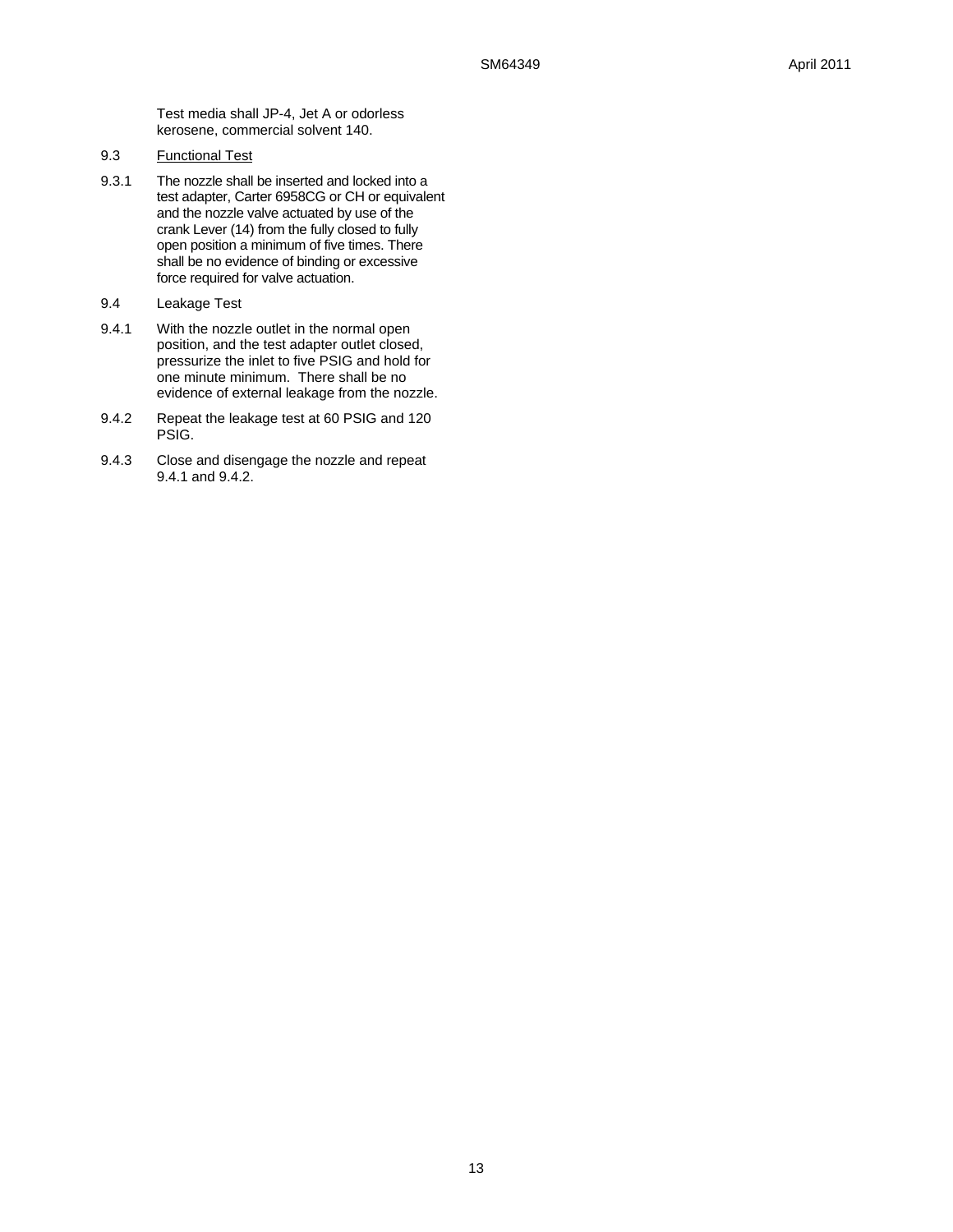## 10.0 **ILLUSTRATED PARTS CATALOG**

Table 1.0 tabulates the parts and sub-assemblies comprising the 64349 Pressure Fueling Nozzle. The item numbers of the table are keyed to the exploded views of the nozzle diagrammed in Figures 1 thru 6.

## **TABLE 1 OPTIONS**

| Fig.<br>No. | Item    | Part<br>Number | Description                                      | Used as Option      |
|-------------|---------|----------------|--------------------------------------------------|---------------------|
| 1,4         | 46      | 44311          |                                                  | D                   |
| 1           | 47      | 44646-*        |                                                  | F3, F4, F5          |
|             | 48      | 44326          |                                                  | J                   |
|             | 49      | 44327          |                                                  | н                   |
|             | 50      | 44663          |                                                  | 6                   |
|             | 51A     | 44373-**       |                                                  | A, B, C             |
|             | 51B     | 41767-**       |                                                  | B, C                |
|             | 51C     | 47115-**       |                                                  | A, B, C             |
|             | 51D     | 47307-100      |                                                  | C                   |
|             | 52      | 43045-1        |                                                  | $\overline{2}$      |
|             | 53      | 43108-*        |                                                  | 9H, L, P            |
|             | 54      | 44325          |                                                  | Κ                   |
|             | 55      | 41599          |                                                  | E                   |
|             | 56      | 47063          |                                                  | W                   |
|             | 57      | 64349          |                                                  | All                 |
|             | 58      | 44697          |                                                  | $\overline{7}$      |
|             | 59      | 44701          | Long Male Adapter Assy (Note 2)                  | 8                   |
|             | 60      | 61154H         | Dry Break Assy, 21/2 NPT (Note 7)                | 7H                  |
|             |         | 61154L         |                                                  | 7L                  |
|             |         | 61154P         |                                                  | 7P                  |
|             | 61      | 64019N         |                                                  | X                   |
|             | 62      | 64015*         |                                                  | 3H, 3K, 3L, 3N, 3 P |
|             | 63      | 64019NV        | 2" Unisex coupling (Green) (Note 13)             | V                   |
|             | 64      | 44362          |                                                  | 9                   |
|             | 65      | 44771          | Female Half Inlet Assy (2:" Camlock)             | $\mathsf S$         |
|             | 66      | 47028          |                                                  | Y                   |
|             | 67      | 64031H         | 3" Unisex Coupling (Tan) (Note 14)               | М                   |
|             | 68      | 64020N         | 2" Valved Unisex Coupling (Tan) (Note 13)        | 5                   |
|             | 69      | 47566          |                                                  | N                   |
|             | 70      | 47633          | Military Male Half Assembly - Low DP DB (Note 8) | 6Y                  |
|             | 71      | 47584-1        | Female Half Assembly - Low DP DB - 2" NPT        | 6P                  |
|             | 72      | 47854-2        | Female Half Assembly - Low DP DB - 2 1/2" NPT    | 6H                  |
|             | 73      | 47584-3        | Female Half Assembly - Low DP DB - 3" NPT        | 6L                  |
|             | $74***$ | 210641         |                                                  | 6YPX, 6YHX, 6YLX    |

\*\*\* Safety Clip (P/N 210641) for the 61154 Drybreak QD is considered FOD (Foreign Object Damage) and not included on military nozzle assemblies; however, it can be added as a no cost option.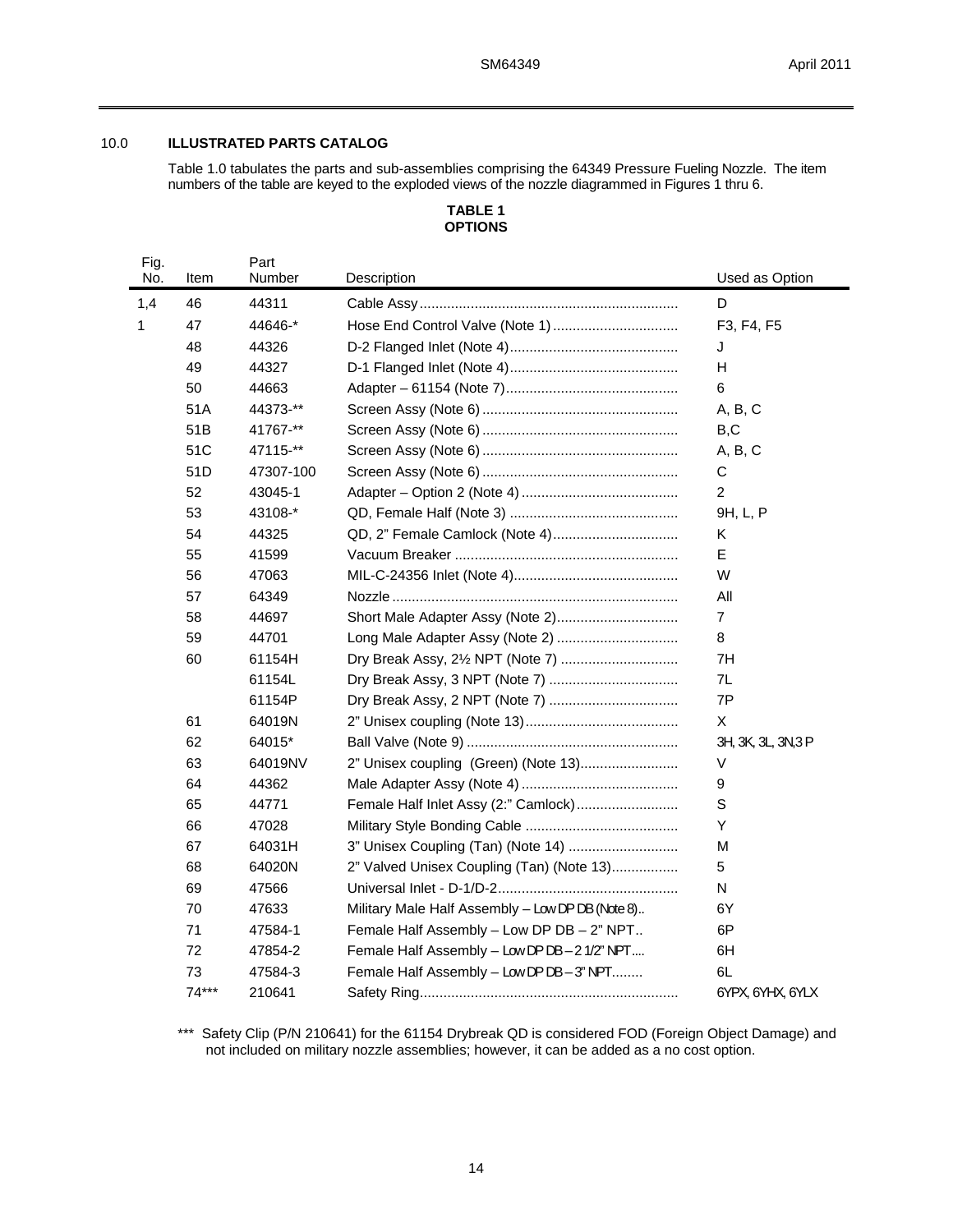

\*\*\* Item 74 Safety Clip (P/N 210641) for the 61154 Drybreak QD is considered FOD (Foreign Object Damage) and not included on military nozzle assemblies; however, it can be added as a no cost option.

## **FIGURE 1 CHART OF OPTIONS AVAILABLE**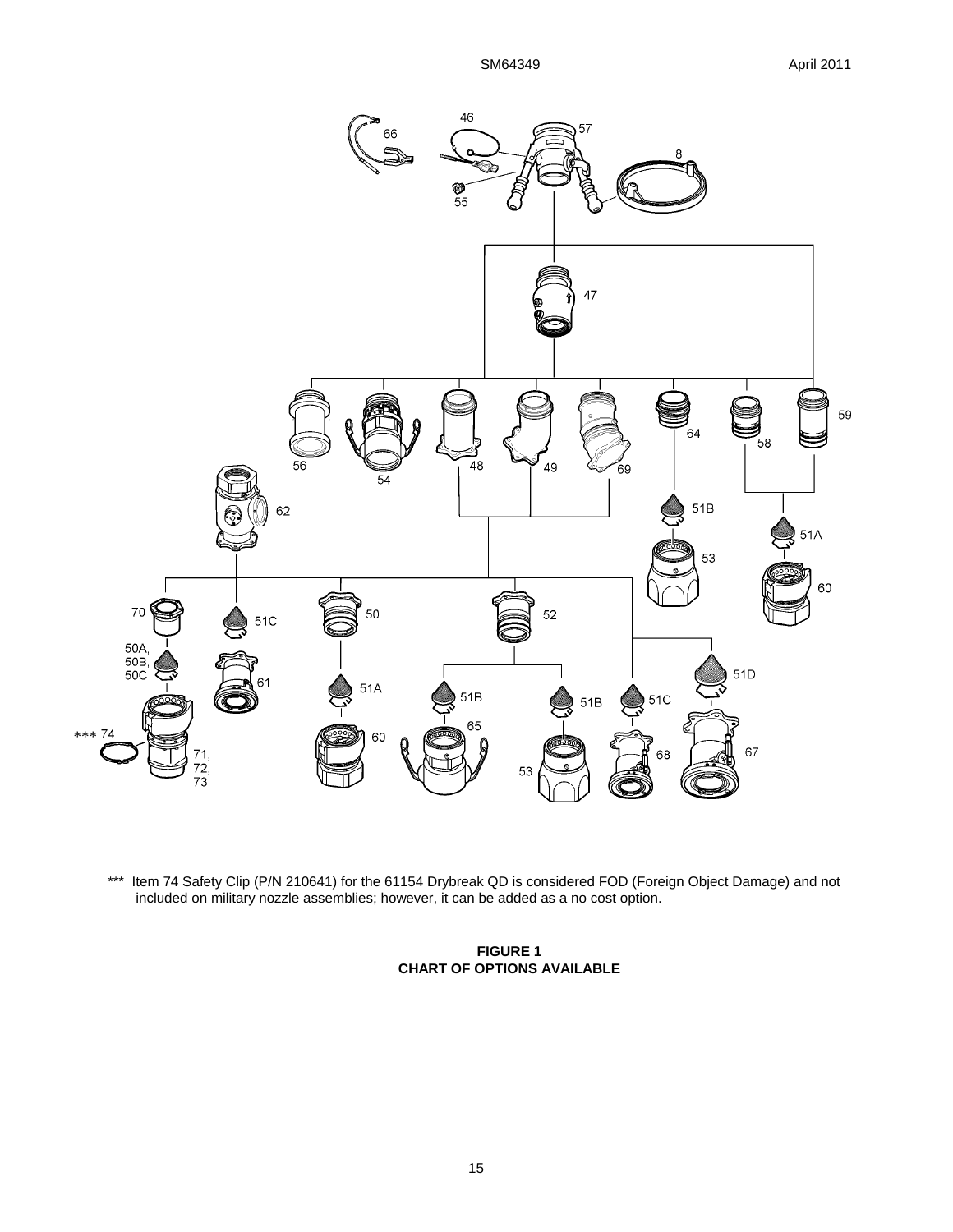## **TABLE 2.0 Current Production Version**

| Fig.<br>No.      | Item           | Part Number              | Description                                 | Units/<br>Assy | Nozzle<br>Option | <b>NSN</b>       |
|------------------|----------------|--------------------------|---------------------------------------------|----------------|------------------|------------------|
| $\boldsymbol{2}$ | 1              | 207799                   |                                             | 1              | All              | 5340-01-246-2706 |
|                  | $2 - 3$        | Left intentionally blank |                                             |                |                  |                  |
|                  | 4              | 207808                   |                                             | 2              | All but U        | 5340-01-324-0954 |
|                  | 4A             | GF960-516                |                                             | 2              | All              | 5310-00-167-0820 |
|                  | 4B             | GF16997-78L              |                                             | $\overline{2}$ | All              | 5305-01-189-3761 |
|                  | 5              | 23622                    |                                             | 1              | All              | 4930-00-848-1310 |
| 1, 4             | 6              | 207816                   |                                             | 1              | U                |                  |
| 2                | $\overline{7}$ | 220484                   | Screw, Pan Head (Note 10)                   | 1              | All              | 5305-01-246-3868 |
|                  | 8              | 220269                   |                                             | 1              | All              | 4930-01-385-9453 |
|                  | 8A             | 210600                   |                                             | $\overline{2}$ | All              | 5340-01-415-1292 |
|                  | 8B             | GF4-13A                  |                                             | $\overline{2}$ | All              |                  |
|                  | 8C             | GF960-416                |                                             | 2              | All              |                  |
|                  | 8D             | GF21042-4                |                                             | $\overline{2}$ | All              |                  |
|                  | 9              | 207784                   |                                             | 1              | All              | Use 47375        |
|                  |                | 47375                    | Body Assembly (on newer nozzles)            | 1              | All              |                  |
|                  |                | 221341                   | Body (not available as a spare part - order |                |                  |                  |
|                  |                |                          |                                             | 1              | All              |                  |
|                  | <b>9A</b>      | 220893                   | Wear Ring (newer nozzles) (Note 8)          | 1              | All              |                  |
|                  | 10             | 221075                   |                                             | 49             | All              | 3110-01-247-1056 |
|                  | 11             | 221075                   |                                             | 39             | All              | 3110-01-247-1056 |
|                  | 12             | 209853                   |                                             | 1              | All              |                  |
|                  | 13             | Left intentionally blank |                                             |                |                  |                  |
|                  | 14             | 220878-1                 | On/Off Act. Lever (New Lever) (Note 11)     | 1              | All              |                  |
|                  | 15             | 210593                   |                                             | $\mathbf 1$    | All              | 4820-01-252-3725 |
|                  | 16             | GF24665-302              |                                             | $\mathbf 1$    | All              | 5315-00-234-1864 |
|                  | 17             | Left intentionally blank |                                             |                |                  |                  |
|                  | 18             | M25988/1-145             |                                             | 1              | All              | 5330-01-010-2419 |
|                  | 19             | 220272                   |                                             | 3              | All              | 5315-01-385-5535 |
|                  | 20             | 20909                    | Spring, Collar Lock Pin                     | 3              | All              | 5360-00-155-5099 |
|                  | 21             | 24780                    |                                             | 3              | All              | 4930-01-053-0194 |
|                  | 22             | 210388                   |                                             | $\overline{2}$ | All              | 4730-01-198-9551 |
|                  | 23             | 220484                   |                                             | $\mathbf 1$    | All              | 5305-01-246-3868 |
|                  | 24             | MS29512-03               |                                             | 1              | All              |                  |
|                  | 25             | M25988/1-235             |                                             | 1              | All              | 5330-01-007-4899 |
|                  | $26 - 28$      | Left intentionally blank |                                             |                |                  |                  |
|                  | 29             | GF24665-1013             |                                             | 1              | All              | 5315-01-025-4510 |
|                  | 30             | GF320C4                  |                                             | 1              | All              | 5310-00-721-4434 |
|                  | 31             | 220886                   |                                             | 1              | All              |                  |
|                  | 32             | 210368                   |                                             | 1              | All              | 3040-01-385-8986 |
|                  | 33             | D9-437                   |                                             | 1              | All              | 5315-01-341-8766 |
|                  | 34             | 207795                   |                                             | 1              | All              |                  |
|                  | 35             | 5806-21-3                | Wave Washer (Note 11)                       | 2              | All              |                  |
|                  | 36             | 220878-3                 |                                             | 1              | All              |                  |
|                  | 37             | 207792                   | O-ring, TFE Coated                          | 1              | All              | 5330-01-246-7351 |
|                  | 38             | MS28774-017              |                                             | 1              | All              | 5330-00-833-4210 |
|                  | 39             | GF16997-69               |                                             | 1              | All              |                  |
|                  | 40             | 5710-54-60               |                                             | 1              | All              |                  |
|                  | 41             | MS29513-010              |                                             | 1              | All              |                  |
|                  | 42             | 47058                    |                                             | 1              | All              | 4930-01-385-9488 |
|                  | 43             | 209029                   |                                             | 1              | All              | 5330-01-264-0134 |
|                  | 44             | 220271                   |                                             | 1              | All              | 3110-01-385-3438 |
|                  | 45             | 24636                    |                                             | 1              | All              | 5340-01-053-0192 |
|                  |                |                          |                                             |                |                  |                  |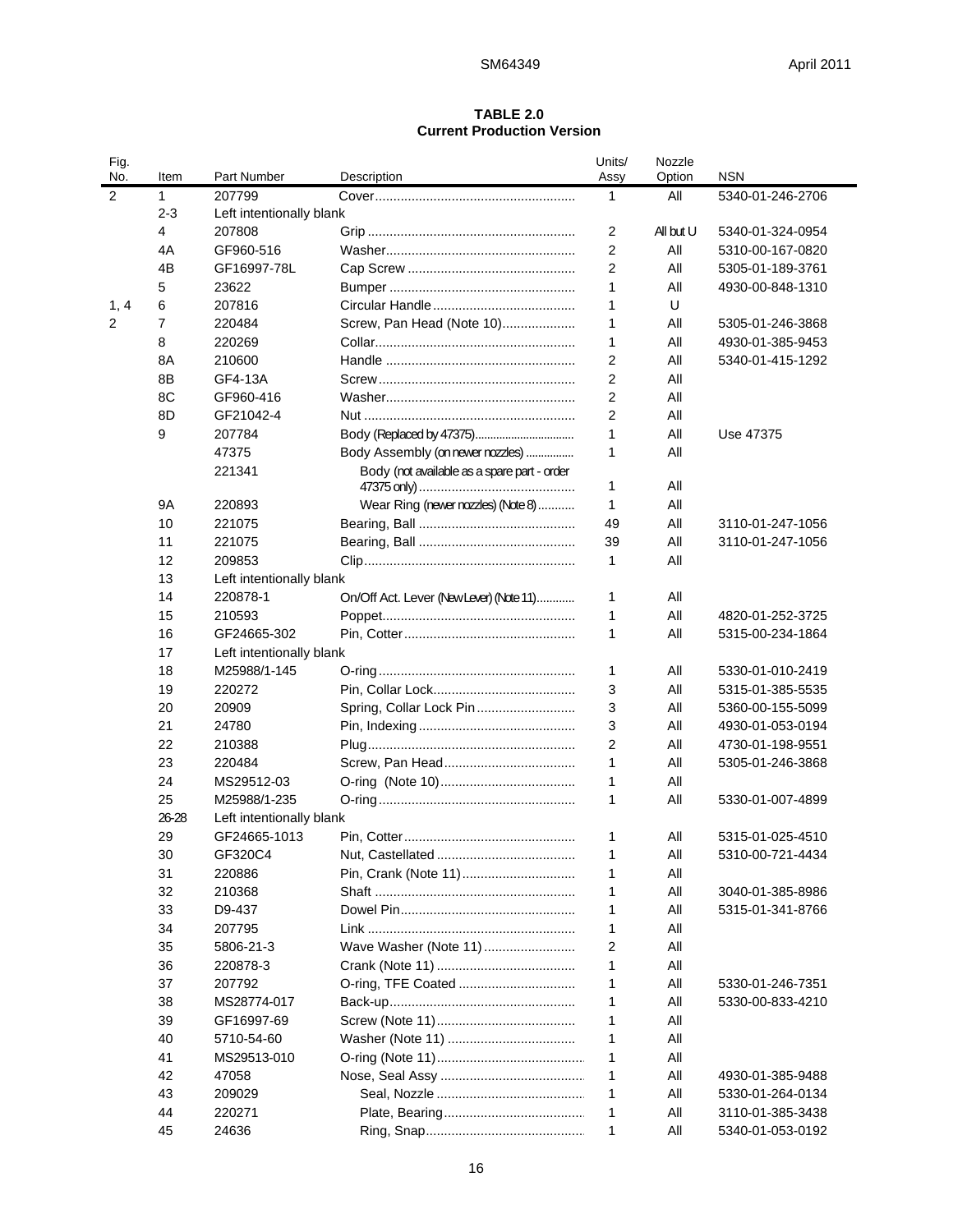

**FIGURE 2 CURRENT PRODUCTION CONFIGURATION**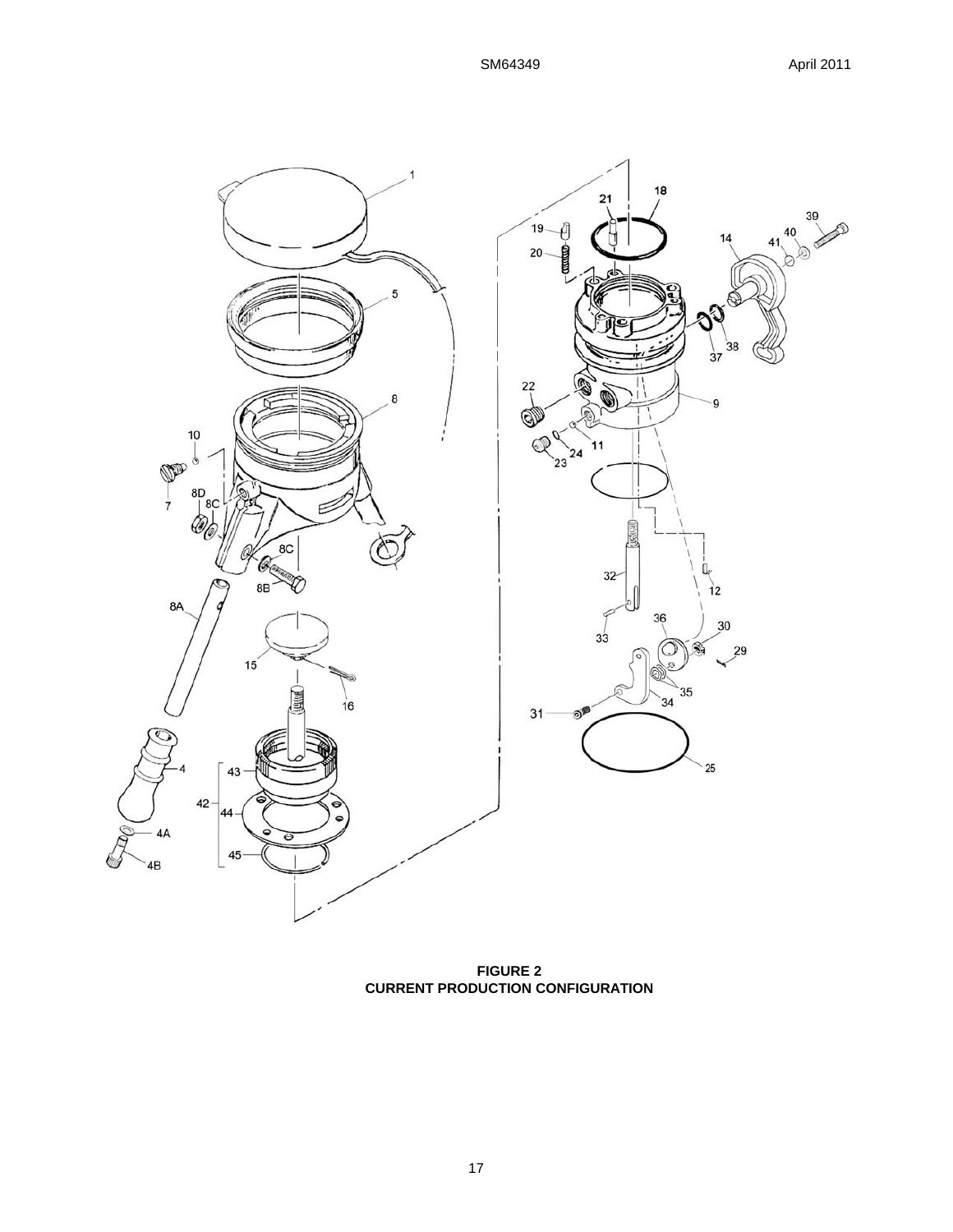## **Table 3 Previous Configuration Nozzle**

| Fig.<br>No. | Item           | Part Number              | Description                                | Units/<br>Assy | Nozzle Option   | <b>NSN</b>       |
|-------------|----------------|--------------------------|--------------------------------------------|----------------|-----------------|------------------|
|             |                |                          |                                            |                |                 |                  |
| 3           | 3              | Left intentionally blank |                                            |                |                 |                  |
|             | 4              | 207808                   |                                            |                | All but U       | 5340-01-324-0954 |
|             | 4B             | GF16997-78L              |                                            |                | All             | 5310-00-167-0820 |
|             | 4A             | GF960-416                |                                            |                | All             | 5305-01-189-3761 |
|             | 5              | 23622                    |                                            |                | All             | 4930-00-848-1310 |
| 1, 4        | 6              | 207816                   |                                            |                | U               |                  |
| 3           | $\overline{7}$ | 220484                   | Screw, Pan Head (Note 10) 1                |                | All later units | 5305-01-246-3868 |
|             |                | 209827                   |                                            |                | All older units |                  |
|             | 8              | 220269                   |                                            |                | All             | 4930-01-385-9453 |
|             | 8A             | 210600                   |                                            |                | All             | 5340-01-415-1292 |
|             | 8B             | GF4-13A                  |                                            |                | All             |                  |
|             | 8C             | GF960-416                |                                            |                | All             |                  |
|             | 8D             | GF21042-4                |                                            |                | All             |                  |
|             | 9              | 207784                   |                                            |                | All             | 4930-01-244-8043 |
|             |                | 47375                    | Body Assembly (on newer nozzles)  1        |                | All             |                  |
|             |                | 221341                   | Body (not available as a spare             |                |                 |                  |
|             |                |                          |                                            |                | All             |                  |
|             | <b>9A</b>      | 220893                   | Wear Ring (newer nozzles) (Note            | 1              | All             |                  |
|             | 10             | 221075                   |                                            |                | All             | 3110-01-247-1056 |
|             | 11             | 221075                   |                                            |                | All             | 3110-01-247-1056 |
|             | 12             | 209853                   |                                            |                | All             |                  |
|             | 13             | Left intentionally blank |                                            |                |                 |                  |
|             | 14A            | 220270                   | On/Off Act. Lever (Old Lever) (Note 11) 1  |                | All older units | 3040-01-385-9064 |
|             | 14B            | 220561                   | On/Off Act. Lever (Old Lever) (Note 11)  1 |                | All newer units |                  |
|             | 15             | 210593                   |                                            |                | All             | 4820-01-252-3725 |
|             | 16             | GF24665-302              |                                            |                | All             | 5315-00-234-1864 |
|             | 17             | Left intentionally blank |                                            |                |                 |                  |
|             | 18             | M25988/1-145             |                                            |                | All             | 5330-01-010-2419 |
|             | 19             | 220272                   |                                            |                | All             | 5315-01-385-5535 |
|             | 20             | 20909                    |                                            |                | All             | 5360-00-155-5099 |
|             | 21             | 24780                    |                                            |                | All             | 4930-01-053-0194 |
|             | 22             | 210388                   |                                            |                | All             | 4730-01-198-9551 |
|             | 23             | 220484                   |                                            |                | All newer units | 5305-01-246-3868 |
|             |                | 209827                   |                                            |                | All older units |                  |
|             | 24             | MS29512-03               |                                            |                | All newer units |                  |
|             |                | MS29513-013              |                                            |                | All older units | 5330-00-248-3828 |
|             | 25             | M25988/1-235             |                                            |                | All             | 5330-01-007-4899 |
|             | 26-28          | Left intentionally blank |                                            |                |                 |                  |
|             | 29             | GF24665-1013             |                                            |                | All             | 5315-01-025-4510 |
|             | 30             | GF320C4                  |                                            |                | All             | 5310-00-721-4434 |
|             | 31             | 207788                   |                                            |                | All             |                  |
|             | 32             | 210368                   |                                            |                | All             | 3040-01-385-8986 |
|             | 33             | D9-437                   |                                            |                | All             | 5315-01-341-8766 |
|             | 34             | 207795                   |                                            |                | All             |                  |
|             | 36             | LP65U82J12M              |                                            |                | All newer units | 5305-01-413-0746 |
|             |                | GF16995-28               |                                            |                | All older units |                  |
|             | 37             | 207792                   |                                            |                | All             | 5330-01-246-7351 |
|             | 38             | MS28774-017              |                                            |                | All             | 5330-00-833-4210 |
|             | 42             | 47058                    |                                            |                | All             | 4930-01-385-9488 |
|             | 43             | 209029                   |                                            |                | All             | 5330-01-264-0134 |
|             | 44             | 220271                   |                                            |                | All             | 3110-01-385-3438 |
|             | 45             | 24636                    |                                            |                | All             | 5340-01-053-0192 |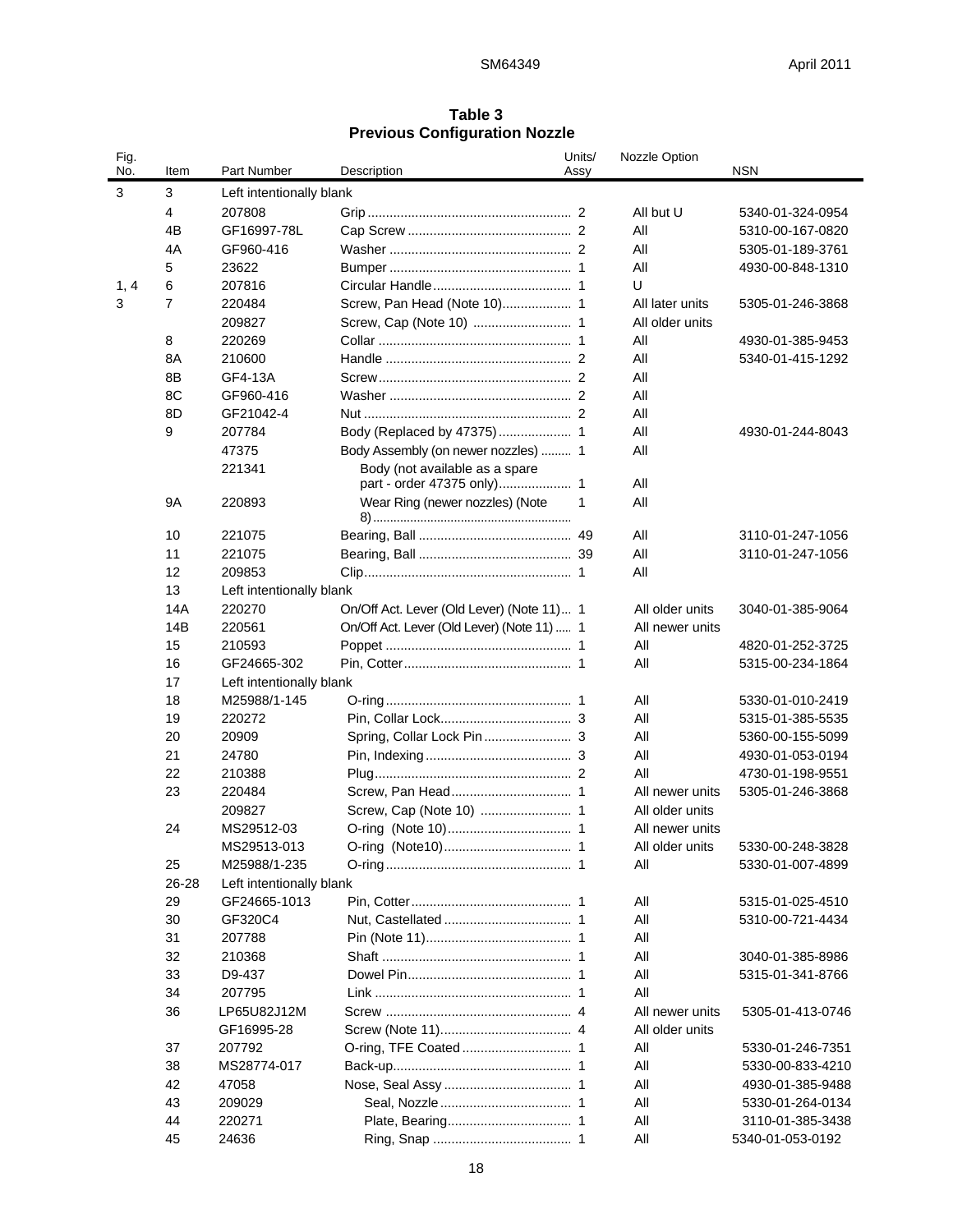

Note: 1. Previous configuration nozzles can be updated to the current production configuration by using KD64349-12 Kit on overhaul.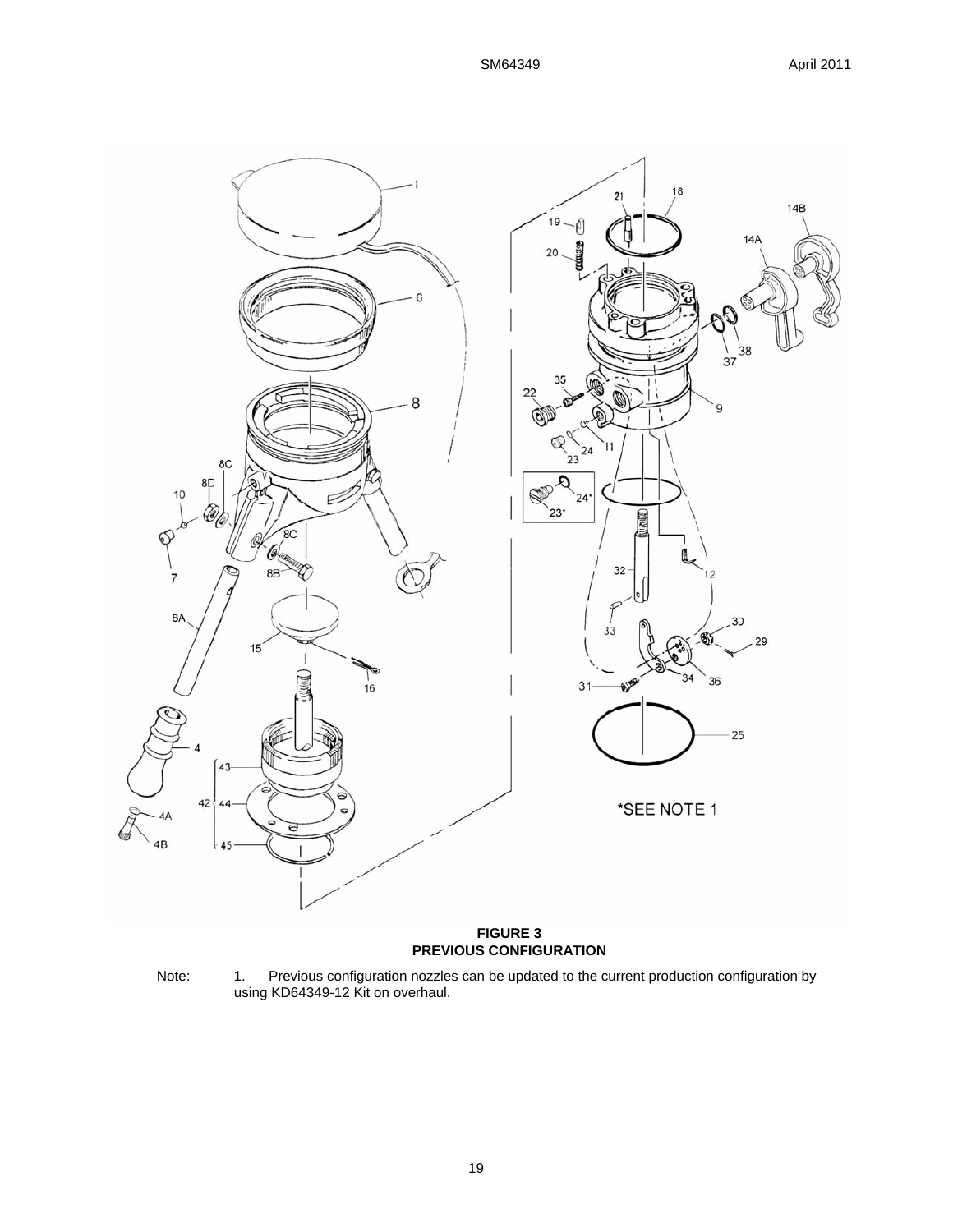| <b>Kit Part</b><br><b>Number</b> | <b>Description</b>                                                 | <b>Kit Contents</b>                                                                                                         | <b>NSN</b>                    |
|----------------------------------|--------------------------------------------------------------------|-----------------------------------------------------------------------------------------------------------------------------|-------------------------------|
| KD64349-1                        | Kit Maintenance – Soft goods for normal<br>overhaul of basic 64349 | Items 7, 12, 16, 18, 23, 24, 25,<br>29, 37, 38, 39, 41, 43,<br>M25988/1-040 O-ring,<br>M25988/1-235 O-ring &<br>207807 Seal | 4930-01-385-9025<br>(Note 12) |
| KD64349-2                        | Kit to make a major overhaul when used<br>with $a - 1$ kit.        | Items 1, 4, 5, 14, 15, 19, 20,<br>21, 31, 35, 36, 39, 40 & 41                                                               | 4930-01-385-9083<br>(Note 12) |
| KD64348-12                       | Converts one-piece lever to<br>two-piece design.                   | Items 14, 24, 29, 31, 35 and<br>$36 - 41$ .                                                                                 | (Note 12)                     |
| KD64201-3                        | Kit to overhaul the 64254 Dry Break.                               |                                                                                                                             |                               |

## **Table 4 Repair Kit Information**

Notes:

- 1. Refer to SM44646, as appropriate, for detail information. \*Add pressure rating to part number to complete it.
- 2. Refer to SM61154, SM40679, SM64254 or SM64015 for detail information.
- 3. Refer to SM40679 for detail information.
- 4. Refer to SM349MISC for detail information.
- 5. All part numbers beginning with "GF" are interchangeable with those beginning with either "AN" or "MS". If the "GF" is followed by three numbers it is interchangeable with and "AN" part, otherwise it is interchangeable with an "MS" part of the same number.
- 6. Refer to SM44315, SM61154, SM40679, SM64015 or SM64020 for detail information. \*\*Add screen mesh size to part number to complete it. Only 100-mesh screen available on Option M.
- 7. Refer to SM61154 or SM64001 for detail information.
- 8. Item 9A is not present on older nozzles.
- 9. Refer to SM64015 for detail information.
- 10. The MS29512-03 Gasket (24) is used with Screw (23) 220484. This is available as an assembly (and is more economical to order as such) as part number KDT-1191. If Screw (23) 209827 is to be replaced do so with KDT-1191. O-ring (24) MS29513-013 is used with the older Screw (23) 209827 only.
- 11. There have been three item 14 On/Off Actuating Levers used on the 64349 Nozzle. Item 14, replaces the previously used items 14A and 14B. Several other parts are needed to replace (14A) or (14B) and are furnished with KD64349-2 and KD64348–12. Neither (14A) or (14B) are available, they will automatically be replaced by KD64349-12. Wave Washer (35) is used to provide friction in the lever mechanism to keep the lever in the open position during flow conditions.
- 12. Contents of these kits have changed in the past year hence kits in the stock system may be different than the contents listed.
- 13. Refer to SM64019 for detail information.
- 14. Refer to SM64031 for detail information.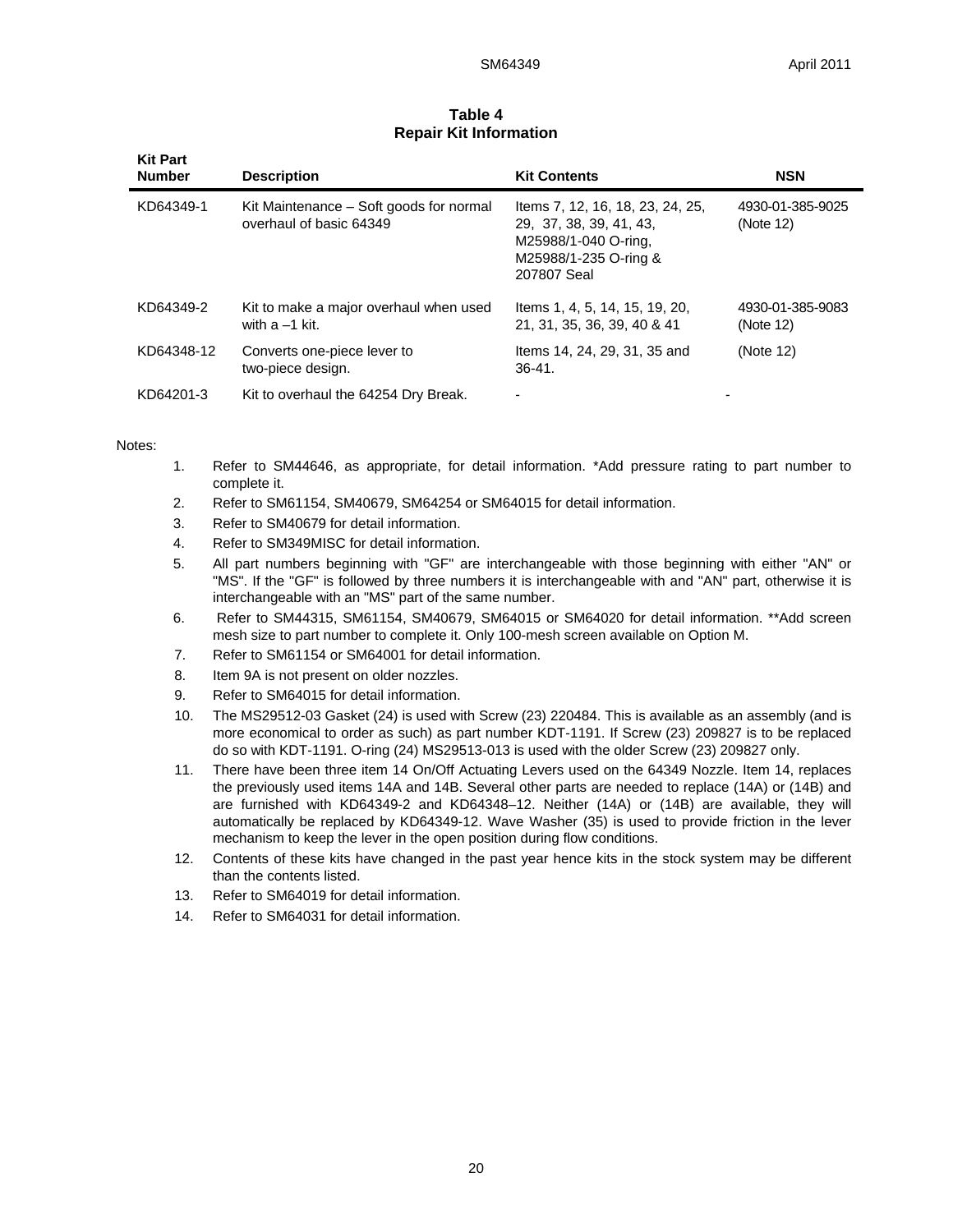

**FIGURE 4 ADDITIONAL OPTIONS**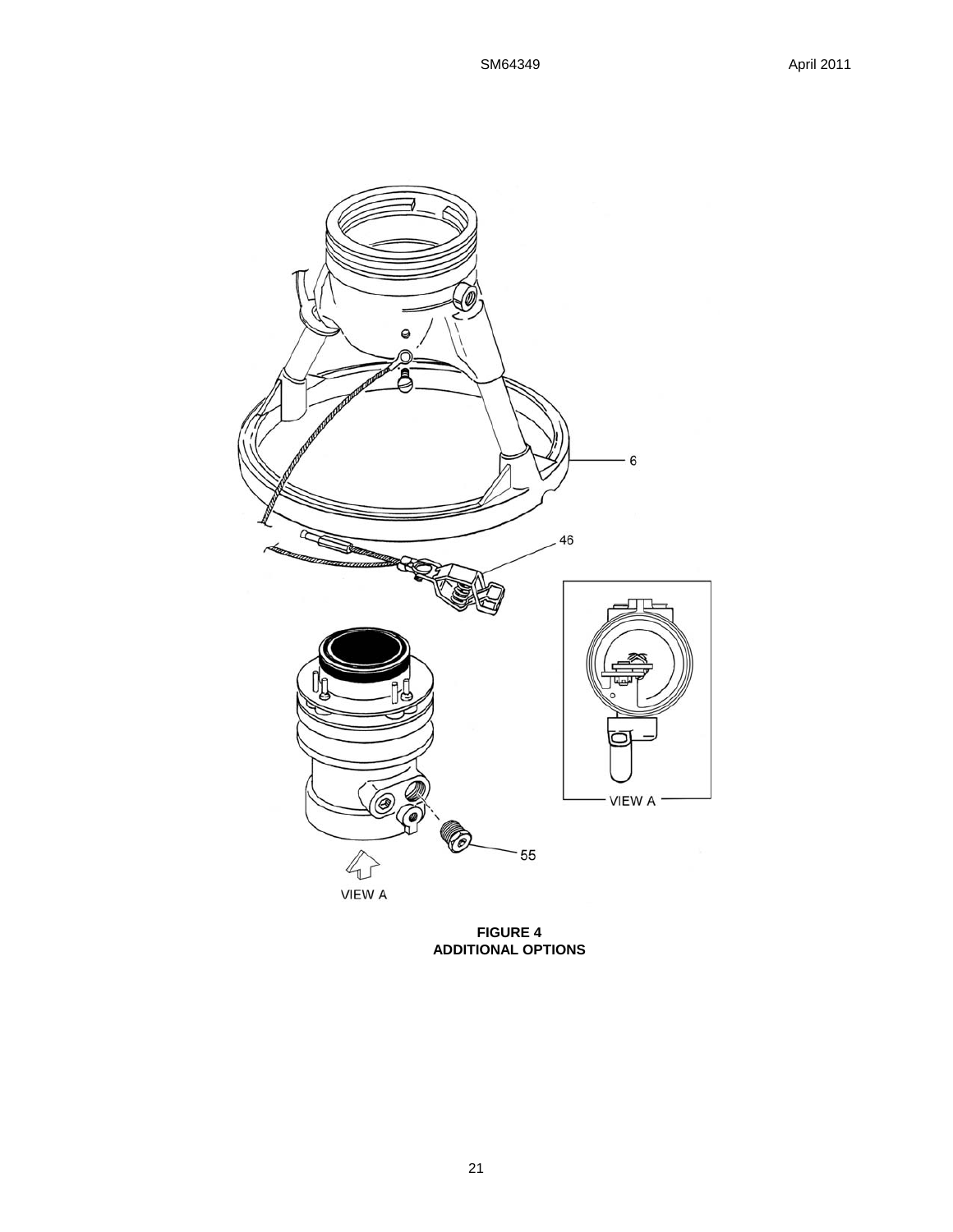

FIG. 5C<br>CORRECT CLIP INSTALLATION (12)

## **FIGURE 5 CONTINUITY CLIP INSTALLATION**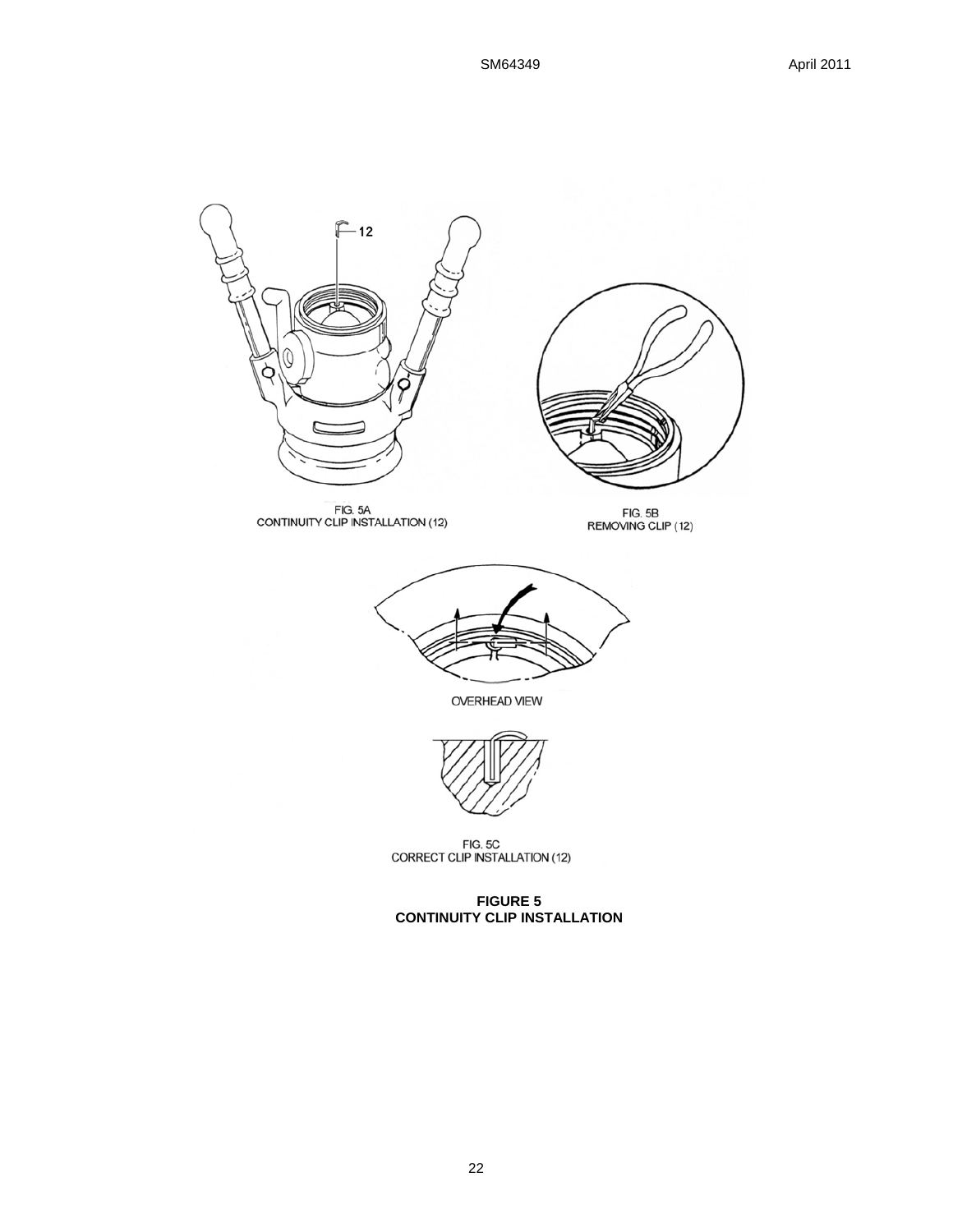

\* Not on newer models<br>(no longer needed).

**FIGURE 6 POPPET-SHAFT RETENTION**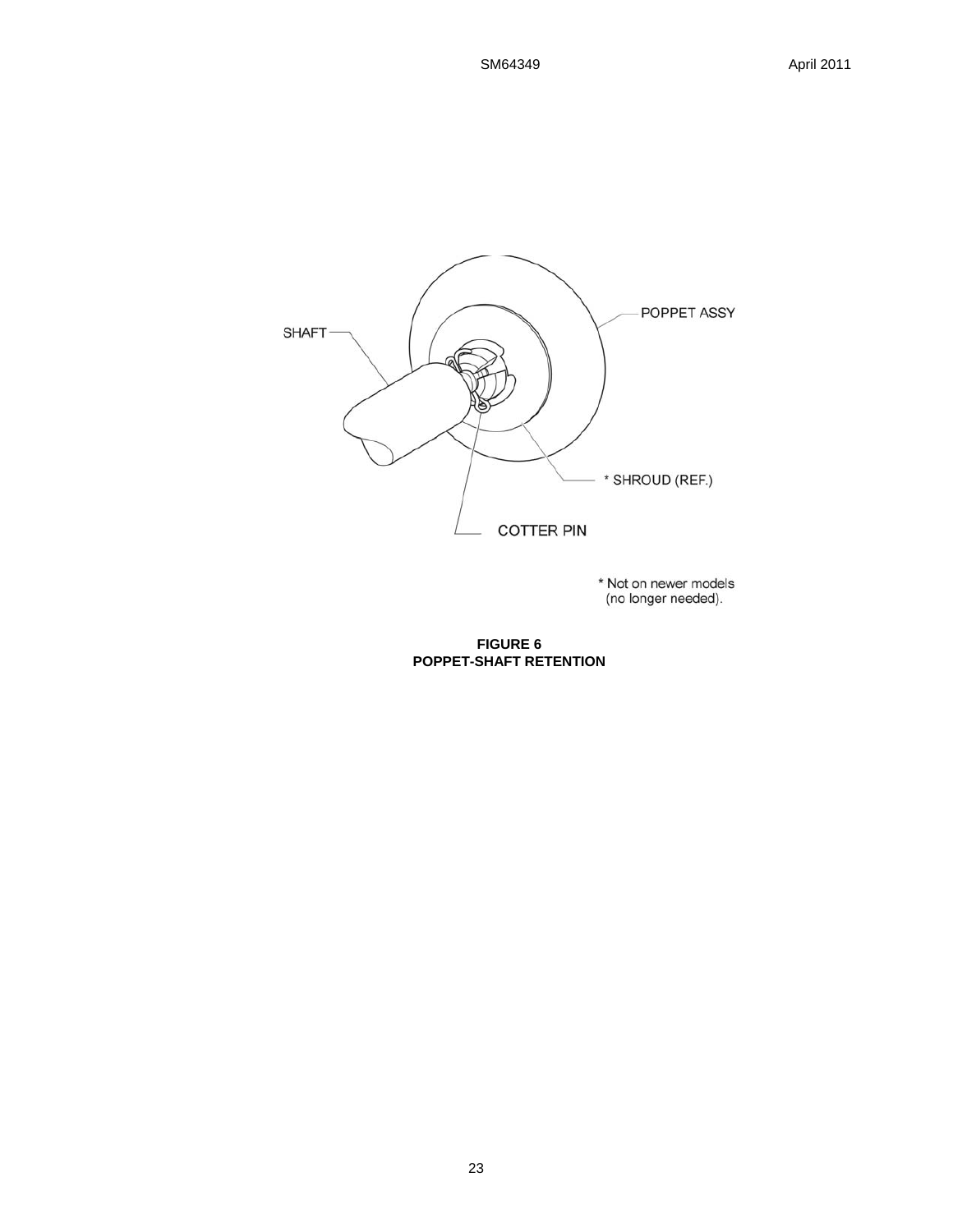#### 11.0 **FAILURE MODES AND EFFECTS ANALYSIS**

- 11.1 Notes that apply to this analysis:
	- A. Hazard category, hazard probability, and real hazard index (RHI) are defined herein.

B. "Visual inspection" means examining the nozzle for obvious cracks, damage, and broken lugs, prior to initial pressurization.

C. "Pressure test prior to use" means pressurizing the nozzle and attached hose to operating fuel pressure, then removing pressure, prior to aircraft arrival.

D. "Shut off fuel at source" will be the first action for any leak. To further improve operating safety, this procedure should be used for all refueling operations. In addition, fuel flow should be turned on at the source, not at the nozzle.

- E. Item numbers referred to in this section are those used in Figure 5.
- 11.2 RISK ASSESSMENT A risk assessment procedure based upon the hazard probability, as well as hazard severity may be required to establish priorities for corrective action and resolution of identified hazards. One example is the real hazard index; a numeric rank ordering of a mathematical combination arrived at by assigning numerical values to the severity category and probability level.

A. Hazard Probability - The probability that a hazard will occur during the planned life expectancy of the system can be described in potential occurrences per unit of time, event, population, item or activity. Assigning a quantitative hazard is generally not possible early in the design process. A qualitative hazard probability may be derived from research, and evaluation of historical safety data from similar systems.

| Level | <b>Descriptive word</b> | Specific Individual Item                                                   | <b>Fleet or Inventory</b>                                                 |
|-------|-------------------------|----------------------------------------------------------------------------|---------------------------------------------------------------------------|
| A(6)  | Frequent                | Likely to occur frequently                                                 | Continuously experienced                                                  |
| B(5)  | Reasonably probable     | Will occur several times in life of an item                                | Will occur frequently                                                     |
| C(4)  | Occasional              | Likely to occur sometimes in the life of an item                           | Will occur several times                                                  |
| D(3)  | Remote                  | So unlikely, it can be assumed that this hazard<br>will not be experienced | Unlikely to occur but possible                                            |
| E(2)  | Extremely Improbable    | Probability of occurrence cannot be<br>distinguished from zero             | So unlikely it can be assumed that this<br>hazard will not be experienced |
| F(1)  | Impossible              | Physically impossible to occur                                             | Physically impossible                                                     |

B. Hazard Severity - Hazard severity categories are defined to provide a qualitative measure of the worst potential consequences resulting from personnel error, environmental conditions, design inadequacies, procedural deficiencies, or system, subsystem or component failure/ malfunction.

|   | <b>Severity Category</b> | Descriptive word | <b>Results</b>                                                                |
|---|--------------------------|------------------|-------------------------------------------------------------------------------|
|   | (4)                      | Catastrophic     | May cause death or system loss                                                |
|   | (3)                      | Critical         | May cause severe injury, or system damage                                     |
| Ш | (2)                      | Marginal         | May cause minor injury, minor occupational illness, or minor system<br>damage |
|   |                          | Negligible       | Will not result in injury, occupational illness, or system damage             |

C. Real Hazard Index (RHI) Matrix - (RHI = Hazard Severity X Probability Level)

|                             | <b>HAZARD SEVERITY</b>                                              |                            |                           |                                  |                         |  |  |
|-----------------------------|---------------------------------------------------------------------|----------------------------|---------------------------|----------------------------------|-------------------------|--|--|
| <b>PROBABILITY</b><br>_EVEL | (6)<br>A<br>(5<br>в<br>⌒<br>(4)<br>$\mathbf \cdot$<br>(3<br>(2<br>⊢ | 14<br>24<br>20<br>16<br>12 | 13<br>18<br>15<br>12<br>6 | $^{^{\prime}2}$<br>12<br>10<br>6 | ١V<br>11<br>6<br>5<br>З |  |  |

 General guidelines for required action. RHI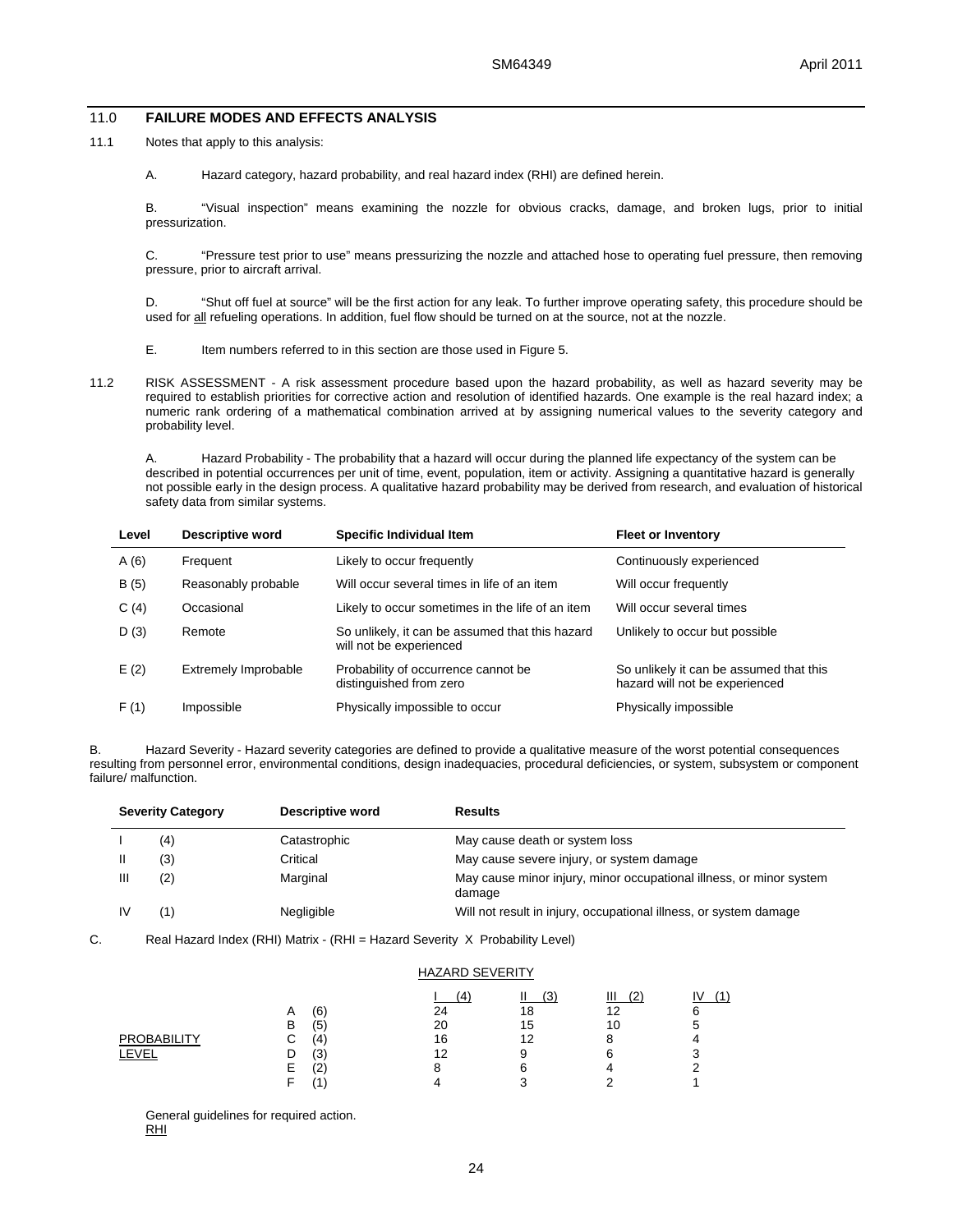1-8 No action required.

l.

- 9-12 Special precautions required, investigate redesign.
- 13-24 Hazardous, redesign necessary or procedural control if redesign is impractical.

## 11.3 FAILURE MODES AND EFFECTS ANALYSIS (FMEA) – Refer to Figure 5 for component numbers mentioned in column one.

| <b>NR</b>      | <b>COMPONENT</b>                    | <b>FUNCTION</b>                                                                                 | <b>FAILURE</b><br><b>MODE</b>    | <b>RESULT OF FAIL</b>                                                            | <b>HAZARD</b><br>CATEGORY |               | <b>HAZARD</b> | PROBABILITY | <b>REAL</b><br><b>HAZARD</b><br><b>INDEX</b><br>(RHI) | <b>CORRECTIVE</b><br><b>ACTION</b>                                          |
|----------------|-------------------------------------|-------------------------------------------------------------------------------------------------|----------------------------------|----------------------------------------------------------------------------------|---------------------------|---------------|---------------|-------------|-------------------------------------------------------|-----------------------------------------------------------------------------|
| 1              | <b>Bumper Ring</b><br>(7)           | Protects lug ring on<br>collar                                                                  | Missing or<br>torn               | Possible ring damage<br>(no hazard)                                              | IV                        | (1)           |               | 4 (C)       | $\overline{4}$                                        | Visual Inspection                                                           |
| $\overline{2}$ | Collar (10)                         | Secures nozzle to<br>aircraft receptacle                                                        | Cracked or<br><b>Broken</b>      | Difficulty in connecting to<br>aircraft                                          | IV                        | (1)           |               | 3(D)        | 3                                                     |                                                                             |
|                |                                     |                                                                                                 | Damaged<br><b>Ball Grooves</b>   | Difficulty in connecting to<br>aircraft                                          | IV                        | (1)           |               | 3(D)        | 3                                                     |                                                                             |
|                |                                     |                                                                                                 | Cracked.<br>worn or bent<br>lugs | Improper seal resulting in fuel<br>leak                                          | Ш                         | (3)           |               | 4 (C)       | 12                                                    | Visual Inspection                                                           |
|                |                                     |                                                                                                 | Broken or<br>missing lug<br>(S)  | Nozzle released from aircraft<br>receptacle resulting in fuel<br>spill/spray     | L                         | (4)           |               | 3(D)        | 12                                                    | Visual Inspection                                                           |
| 3              | Collar<br>retaining<br>balls $(49)$ | Retain nozzle<br>collar to nozzle<br>body                                                       | Broken or<br>galled              | Difficulty in connecting to<br>aircraft                                          | IV                        | (1)           |               | 4 (C)       | 4                                                     |                                                                             |
|                |                                     |                                                                                                 | Missing (all)                    | Unit unusable                                                                    | IV                        | (1)           |               | 4 (C)       | 4                                                     | Visual Inspection                                                           |
|                |                                     |                                                                                                 | Missing (35-<br>48)              | Unit may not align; difficulty<br>connecting to aircraft.<br>Possible fuel leak. | Ш                         | (3)           |               | $4$ (C)     | 12                                                    | 1) Pressure test<br>prior to use<br>2) Visual<br>Inspection                 |
|                |                                     |                                                                                                 | Missing (34<br>or less)          | No effect                                                                        | IV                        | (1)           |               | 4 (C)       | 4                                                     |                                                                             |
| 4              | Retaining<br>ball screw (9)         | Provides access<br>for collar retaining<br>balls. Allows balls<br>to move freely in<br>raceway. | Missing                          | Loss of retaining balls                                                          | (1)                       | $II(3)$ or IV |               | 4 (C)       | 12 or 4                                               | Depends on<br>number of balls<br>missing (see item<br>#3)                   |
|                |                                     |                                                                                                 | Loose                            | Possible loss of retaining<br>balls                                              | (1)                       | $II(3)$ or IV |               | 3(D)        | 9 or 3                                                | Same as above,<br>but less likely                                           |
| 5              | Handle grip<br>(2)                  | Provides gripping<br>surface for handle                                                         | Missing or<br>torn               | None                                                                             | IV                        | (1)           |               | 4 (C)       | 4                                                     |                                                                             |
| 6              | Handle Bolt<br>(2)                  | Holds handle grip<br>in place                                                                   | Missing or<br>loose              | Handle separates                                                                 | IV                        | (1)           |               | 4 (C)       | 4                                                     | Use another<br>handle                                                       |
| 7              | Handle Nut<br>(2)                   | Holds handle grip<br>in place                                                                   | Missing or<br>loose              | Handle separates                                                                 | IV                        | (1)           |               | 4 (C)       | $\overline{4}$                                        |                                                                             |
| 8              | Body                                | Holds all<br>components                                                                         | Cracked                          | 1) Fuel leak                                                                     | L                         | (4)           |               | 3(D)        | 12                                                    | 1) Pressure test<br>prior to use                                            |
|                |                                     | together                                                                                        |                                  | 2) Difficulty in attaching to<br>aircraft                                        | IV                        | (1)           |               | 3 (D)       | 3                                                     | 2) Visual<br>Inspection                                                     |
| 9              | <b>Access Port</b><br>Plug $(2)$    | Provides access<br>for applying<br>pressure gauge or<br>other accessories                       | Missing                          | Massive fuel spill                                                               | т                         | (4)           |               | 3 (D)       | 12                                                    | Same as above                                                               |
| 10             | Handle                              | Rotates collar to<br>attach or detach<br>nozzle                                                 | Missing, bent<br>or broken       | Cannot attach nozzle                                                             | IV                        | (1)           |               | 3 (D)       | 3                                                     |                                                                             |
| 11             | Poppet Valve<br>seal holder         | Retains poppet<br>valve seal                                                                    | Missing or<br>broken             | Fuel spray                                                                       | T                         | (4)           |               | 3(D)        | 12                                                    | Pressure test<br>prior to use                                               |
| 12             | Snap Ring                           | Holds flange onto<br>poppet valve seal<br>holder                                                | Missing or<br>broken             | Poppet seal does not stay<br>completely in place; minor<br>fuel leak             | Ш                         | (3)           |               | 2(E)        | 6                                                     |                                                                             |
|                |                                     |                                                                                                 |                                  | Poppet valve may be blocked<br>from closing                                      | Ш                         | (3)           |               | 2 (E)       | 6                                                     | Shutoff fuel at<br>source Aircraft<br>poppet valve will<br>prevent backflow |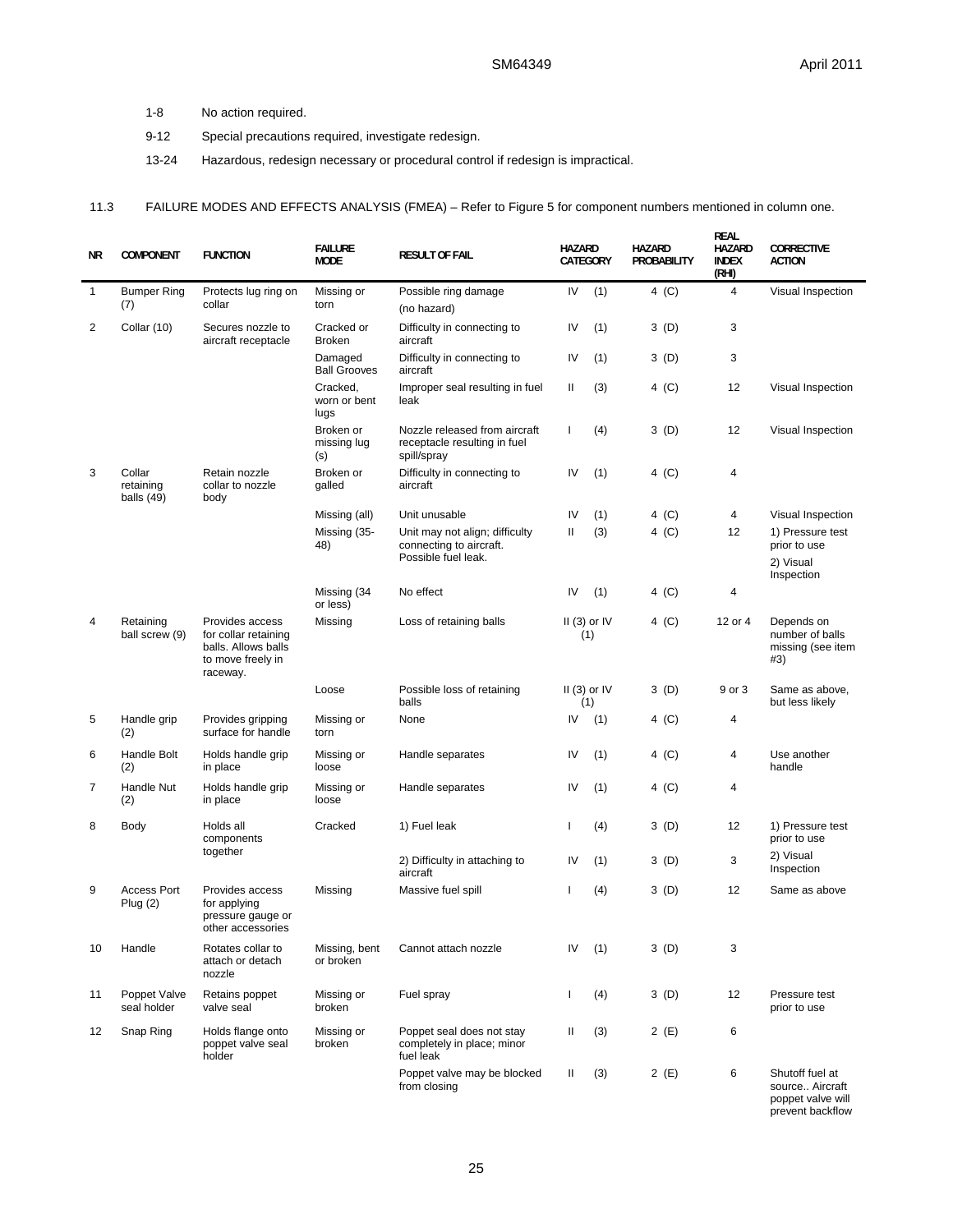# SM64349 April 2011

| ΝR | <b>COMPONENT</b>                        | <b>FUNCTION</b>                                                           | <b>FAILURE</b><br><b>MODE</b>            | <b>RESULT OF FAIL</b>                                                                       | <b>HAZARD</b><br>CATEGORY |     | <b>HAZARD</b><br><b>PROBABILITY</b> | <b>REAL</b><br><b>HAZARD</b><br><b>INDEX</b><br>(RHI) | CORRECTIVE<br><b>ACTION</b>                                                                                                                     |
|----|-----------------------------------------|---------------------------------------------------------------------------|------------------------------------------|---------------------------------------------------------------------------------------------|---------------------------|-----|-------------------------------------|-------------------------------------------------------|-------------------------------------------------------------------------------------------------------------------------------------------------|
| 13 | Body O-Ring                             | Provides seal<br>between body and<br>valve seat<br>assembly               | Missing                                  | <b>Fuel Spray</b>                                                                           | $\mathbf{I}$              | (4) | 3(D)                                | 12                                                    | Pressure test<br>prior to use                                                                                                                   |
|    |                                         |                                                                           | Torn or<br>broken                        | Fuel leak                                                                                   | Ш                         | (3) | 3(D)                                | 9                                                     | Same as above                                                                                                                                   |
| 14 | Seal Flange                             | Attaches poppet<br>valve seal to<br>nozzle body                           | Cracked or<br>loose                      | <b>Fuel Spray</b>                                                                           | T                         | (4) | 3 (D)                               | 12                                                    | Same as above                                                                                                                                   |
|    |                                         |                                                                           | Bent or<br>warped                        | Improper poppet valve seal<br>resulting in fuel spray                                       | T                         | (4) | 3(D)                                | 12                                                    | Same as above                                                                                                                                   |
| 15 | Poppet Valve<br>Seal                    | Seals poppet valve<br>in body                                             | Torn or<br>broken                        | <b>Fuel Spray</b>                                                                           | T                         | (4) | 3 (D)                               | 12                                                    | Same as above                                                                                                                                   |
| 16 | Alignment<br>Pin $(3)$                  | Provides proper<br>alignment between<br>nozzle and aircraft<br>receptacle | Missing 1 or<br>2                        | None                                                                                        | IV                        | (1) | 3 (E)                               | 3                                                     |                                                                                                                                                 |
|    |                                         |                                                                           | Missing all 3                            | Difficulty attaching nozzle to<br>aircraft                                                  | IV                        | (1) | 3 (E)                               | 3                                                     |                                                                                                                                                 |
| 17 | Collar Lock<br>Pin $(3)$                | Prevents rotation of<br>nozzle collar                                     | Missing 1 or<br>2                        | None                                                                                        | IV                        | (1) | 3 (E)                               | 3                                                     |                                                                                                                                                 |
|    |                                         |                                                                           | <b>Stuck</b><br>retracted (1<br>or $2)$  | None                                                                                        | IV                        | (1) | 3 (E)                               | 3                                                     |                                                                                                                                                 |
|    |                                         |                                                                           | Missing all 3                            | Loss of nozzle collar<br>interlock. Can flow fuel<br>without nozzle attached to<br>aircraft | I                         | (4) | 3(D)                                | 12                                                    | Procedural error<br>also needed for<br>fuel spill. Valve<br>link has<br>overcenter<br>feature to prevent<br>fuel pressure from<br>opening valve |
|    |                                         |                                                                           | <b>Stuck</b><br>retracted (All<br>3)     | Same                                                                                        | T                         | (4) | 3(D)                                | 12                                                    | Same as above                                                                                                                                   |
|    |                                         |                                                                           | <b>Stuck</b><br>extended                 | Cannot attach nozzle to<br>aircraft                                                         | IV                        | (1) | 3 (E)                               | 3                                                     |                                                                                                                                                 |
|    |                                         |                                                                           | Installed<br>backwards or<br>upside down | Cannot assemble nozzle                                                                      | IV                        | (1) | 3 (E)                               | 3                                                     |                                                                                                                                                 |
| 18 | <b>Collar Lock</b><br>Pin Spring<br>(3) | Keeps collar lock<br>pin extended                                         | Missing or<br>broken (1 or<br>2)         | None                                                                                        | IV                        | (1) | 3 (E)                               | 3                                                     |                                                                                                                                                 |
|    |                                         |                                                                           | Missing or<br>broken (All 3)             | Loss of collar interlock<br>(depending on orientation of<br>aircraft receptacle)            | L                         | (4) | 3(D)                                | 12                                                    | Same as above                                                                                                                                   |
|    |                                         |                                                                           |                                          | Can flow fuel without nozzle<br>attached to aircraft                                        |                           |     |                                     |                                                       |                                                                                                                                                 |
| 19 | Swivel Inlet<br>Tube                    | Attaches refueling<br>hose to nozzle                                      | Cracked or<br>broken                     | Fuel spray or leak                                                                          | $\mathbf{I}$              | (4) | 3(D)                                | 12                                                    | Pre-use visual<br>inspection                                                                                                                    |
| 20 | Swivel<br>Bearing                       | Keeps swivel inlet<br>tube properly<br>aligned                            | Missing or<br>broken                     | Difficulty in attaching nozzle<br>to aircraft                                               | IV                        | (1) | 3 (E)                               | 3                                                     |                                                                                                                                                 |
| 21 | Retaining<br><b>Balls (39)</b>          | Keeps swivel inlet<br>tube attached to<br>nozzle                          | Broken or<br>galled                      | Difficulty in attaching nozzle<br>to aircraft                                               | IV                        | (1) | 3 (E)                               | 3                                                     |                                                                                                                                                 |
|    |                                         |                                                                           | Missing (All)                            | Unit unusable; swivel tube<br>won't stay attached                                           | IV                        | (1) | 3 (E)                               | 3                                                     |                                                                                                                                                 |
|    |                                         |                                                                           | Missing (25-<br>33)                      | Fuel leak                                                                                   | Ш                         | (3) | 4 (C)                               | 12                                                    | Pressure test<br>prior to use                                                                                                                   |
|    |                                         |                                                                           | Missing (24<br>or Less)                  | None                                                                                        | IV                        | (1) | 4 (C)                               | 4                                                     |                                                                                                                                                 |
| 22 | Retaining<br><b>Ball Screw</b>          | Provides access<br>for swivel retaining                                   | Missing                                  | Loss of retaining balls                                                                     | Ш                         | (3) | 4 (C)                               | 12                                                    | Depends on<br>number of balls                                                                                                                   |
|    |                                         | balls. Allows balls<br>to move freely in<br>raceway                       |                                          |                                                                                             | IV                        | (1) |                                     | 4                                                     | missing (See item<br>#21)                                                                                                                       |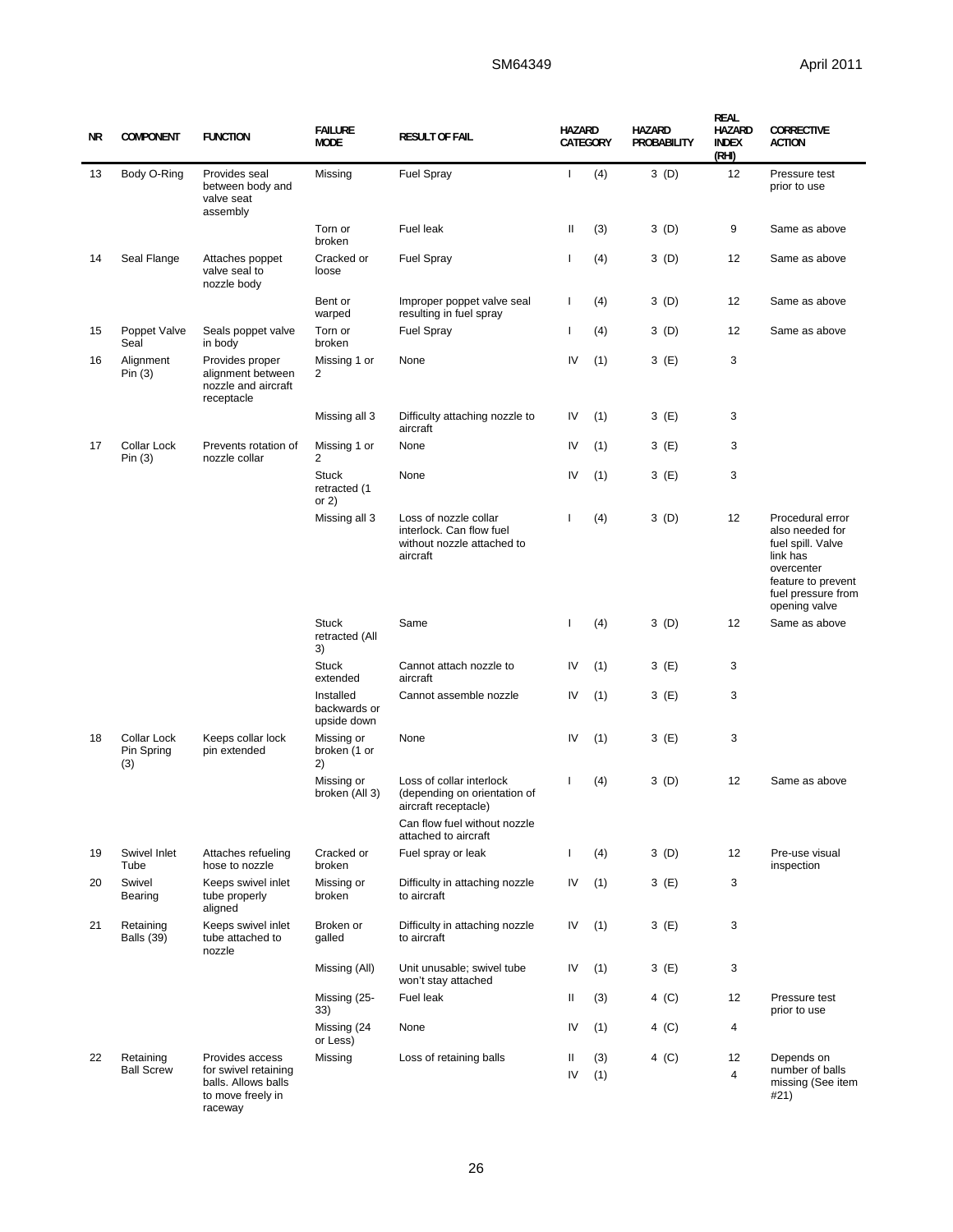# SM64349 April 2011

| ΝR | <b>COMPONENT</b>                         | <b>FUNCTION</b>                                                                     | <b>FAILURE</b><br><b>MODE</b> | <b>RESULT OF FAIL</b>                                    | <b>HAZARD</b><br>CATEGORY |            | <b>HAZARD</b><br><b>PROBABILITY</b> | <b>REAL</b><br><b>HAZARD</b><br><b>INDEX</b><br>(RHI) | <b>CORRECTIVE</b><br><b>ACTION</b>                                          |
|----|------------------------------------------|-------------------------------------------------------------------------------------|-------------------------------|----------------------------------------------------------|---------------------------|------------|-------------------------------------|-------------------------------------------------------|-----------------------------------------------------------------------------|
|    |                                          |                                                                                     | Loose                         | Possible loss of retaining<br>balls                      | Ш<br>IV                   | (3)<br>(1) | 3(D)                                | 9<br>3                                                | Same as above<br>but less likely                                            |
| 23 | Retaining<br><b>Ball Screw</b><br>O-Ring | Provides sealing<br>surface for<br>retaining ball plug                              | Missing or<br>broken          | None                                                     | IV                        | (1)        | 4 (C)                               | 4                                                     |                                                                             |
| 24 | Poppet Valve                             | Shuts off fuel flow                                                                 | Fails open                    | Fuel flow can't be shutoff                               | T                         | (4)        | 3(D)                                | 12                                                    | 1) Pressure test<br>prior to use<br>2) Shut off fuel at                     |
|    |                                          |                                                                                     | Cracked or<br>broken          | Fuel flow can't be shutoff                               | T                         | (4)        | 3(D)                                | 12                                                    | source<br>Same as above                                                     |
|    |                                          |                                                                                     | Fails closed                  | Cannot refuel                                            | IV                        | (1)        | 3(D)                                | 3                                                     |                                                                             |
| 25 | Valve Shaft                              | Connects poppet to<br>handle assembly<br>(In-Line with valve                        | <b>Broken</b>                 | Poppet valve opens; cannot<br>stop fuel flow             | Ι.                        | (4)        | 3(D)                                | 12                                                    | 1) Pressure test<br>prior to use<br>2) Shut off fuel at                     |
|    |                                          | link)                                                                               |                               |                                                          |                           |            |                                     |                                                       | source                                                                      |
|    |                                          |                                                                                     | Bent                          | Difficult to open or close<br>valve                      | Ш                         | (2)        | 3(D)                                | 6                                                     | Same as above                                                               |
| 26 | Valve Cotter<br>Pin                      | Prevents poppet<br>valve from turning<br>(and loosening<br>from shaft)              | Missing or<br>broken          | 1) Valve may loosen and<br>prevent complete fuel shutoff | T                         | (4)        | 3(D)                                | 12                                                    | Same as above                                                               |
|    |                                          |                                                                                     |                               | 2) FOD from pin prevents<br>valve closure. Fuel may leak | Ш                         | (3)        | 3(D)                                | 9                                                     | Same as above                                                               |
| 27 | Valve Link                               | <b>Connects Poppet</b><br>Valve to crank<br>assembly (in line<br>with valve shaft). | <b>Broken</b>                 | Poppet valve fails open;<br>cannot stop fuel flow        | I.                        | (4)        | 3 (D)                               | 12                                                    | Same as above                                                               |
|    |                                          |                                                                                     | Bent                          | Difficult to open or close<br>valve                      | Ш                         | (2)        | 3(D)                                | 6                                                     | Same as above                                                               |
|    |                                          |                                                                                     | Installed<br>backwards        | Cannot open valve fully                                  | IV                        | (1)        | 3 (D)                               | 3                                                     |                                                                             |
| 28 | Valve Link<br>Pin                        | Connects valve<br>shaft to valve link                                               | Missing                       | Poppet valve opens; cannot<br>stop fuel flow             | T                         | (4)        | 3(D)                                | 12                                                    | Same as above                                                               |
|    |                                          |                                                                                     | Bent or<br>broken             | Difficult to open or close<br>valve                      | Ш                         | (2)        | 3(D)                                | 6                                                     |                                                                             |
| 29 | <b>Crank Plate</b>                       | Attaches valve<br>assembly to crank<br>handle                                       | Missing                       | Poppet valve opens; cannot<br>stop fuel flow             | $\mathbf{I}$              | (4)        | 3 (D)                               | 12                                                    | Same as above                                                               |
|    |                                          |                                                                                     | Bent or<br>broken             | Difficult to open or close<br>valve                      | Ш                         | (2)        | 3 (D)                               | 6                                                     |                                                                             |
|    |                                          |                                                                                     | Improperly<br>installed       | Poppet valve won't fully open                            | Ш                         | (2)        | 3(D)                                | 6                                                     |                                                                             |
| 30 | Valve Link<br>Bolt                       | Fastens valve link<br>to crank plate                                                | Missing                       | Poppet valve opens; cannot<br>stop fuel flow             | $\mathbf{I}$              | (4)        | 3(D)                                | 12                                                    | Same as above                                                               |
|    |                                          |                                                                                     | Bent                          | Difficult to open or close<br>valve                      | Ш                         | (2)        | 3 (D)                               | 6                                                     |                                                                             |
| 31 | Valve Link<br>Nut                        | Fastens valve link<br>bolt to crank plate                                           | Missing or<br>broken          | Valve link bolt may back out                             | $\mathsf{I}$              | (4)        | 3(D)                                | 12                                                    | Same as above.<br>In addition, bolt is<br>also threaded into<br>crank plate |
| 32 | <b>Cotter Pin</b>                        | Locks valve link nut                                                                | Missing or<br>broken          | Nut could back off                                       | J.                        | (4)        | 3 (D)                               | 12                                                    | Same as above                                                               |
|    |                                          |                                                                                     |                               | FOD could prevent complete<br>valve closure              | Ш                         | (3)        | 3(D)                                | 9                                                     | Pressure test<br>prior to use                                               |
| 33 | <b>Crank Plate</b><br>Screws (4)         | Fasten crank plate<br>to crank handle                                               | Missing 1 or<br>2             | None                                                     | IV                        | (1)        | 3(D)                                | 3                                                     | Four screws; two<br>are sufficient                                          |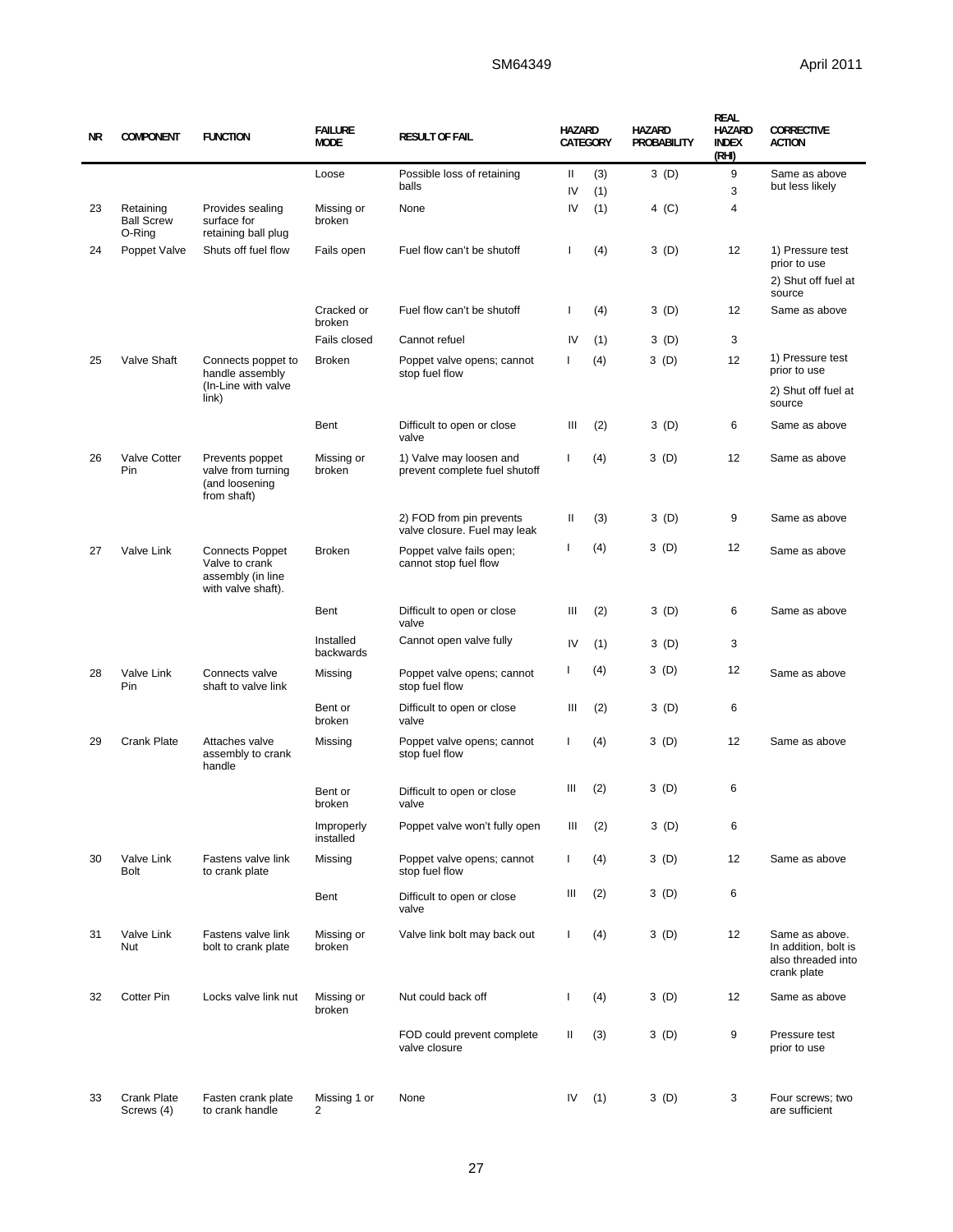| ΝR | <b>COMPONENT</b>            | <b>FUNCTION</b>                                                 | <b>FAILURE</b><br><b>MODE</b>                   | <b>RESULT OF FAIL</b>                                                                 | <b>HAZARD</b> | CATEGORY | <b>HAZARD</b><br>PROBABILITY | <b>REAL</b><br>HAZARD<br><b>INDEX</b><br>(RHI) | <b>CORRECTIVE</b><br><b>ACTION</b>                                                                                                       |
|----|-----------------------------|-----------------------------------------------------------------|-------------------------------------------------|---------------------------------------------------------------------------------------|---------------|----------|------------------------------|------------------------------------------------|------------------------------------------------------------------------------------------------------------------------------------------|
|    |                             |                                                                 | Missing 3 or<br>4                               | 1) Poppet valve opens;<br>cannot stop fuel flow                                       | $\mathbf{I}$  | (4)      | 3(D)                         | 12                                             | 1) Pressure test<br>prior to use                                                                                                         |
|    |                             |                                                                 |                                                 |                                                                                       |               |          |                              |                                                | 2) Shut off fuel at<br>source                                                                                                            |
|    |                             |                                                                 |                                                 | 2) Crank handle may pop up<br>and release fuel                                        | $\mathbf{I}$  | (4)      | 3(D)                         | 12                                             | Same as above                                                                                                                            |
| 34 | Crank<br>Handle             | 1) Applies force to<br>open poppet valve                        | Bent shaft                                      | Difficulty in use (binding)                                                           | IV            | (1)      | 3(D)                         | 3                                              |                                                                                                                                          |
|    |                             | 2) Prevents collar<br>from rotating                             | Broken shaft                                    | 1) Poppet valve opens;<br>cannot stop fuel flow                                       | T             | (4)      | 3(D)                         | 12                                             | 1) Pressure test<br>prior to use                                                                                                         |
|    |                             |                                                                 |                                                 |                                                                                       |               |          |                              |                                                | 2) Shut off fuel at<br>source                                                                                                            |
|    |                             |                                                                 |                                                 | 2) Crank handle may come<br>off and release fuel                                      | $\mathbf{I}$  | (4)      | 3(D)                         | 12                                             | Same as above                                                                                                                            |
|    |                             |                                                                 | <b>Broken</b><br>locking lug                    | Possible to rotate collar while<br>refueling; nozzle separates;<br>massive fuel spill | $\mathbf{I}$  | (4)      | 3(D)                         | 12                                             | Prior to refuel,<br>verify integrity by<br>attempting to<br>rotate collar with<br>handle "open"<br>and nozzle<br>attached to<br>aircraft |
| 35 | Crank O-<br>Ring            | Seals crank shaft<br>tube                                       | Missing or<br>broken                            | Minor fuel leak                                                                       | Ш             | (3)      | 3(D)                         | 9                                              | Same as above                                                                                                                            |
| 36 | Crank<br>Packing            | Compresses crank<br>O-Ring                                      | Missing or<br>broken                            | Minor fuel leak                                                                       | Ш             | (3)      | 3(D)                         | 9                                              | Same as above                                                                                                                            |
| 37 | Swivel<br>Bonding<br>Ribbon | Provides sliding<br>contact for<br>electrical bonding           | Missing                                         | Nozzle loses electrical<br>continuity                                                 | Ш             | (2)      | 3(D)                         | 6                                              |                                                                                                                                          |
|    |                             |                                                                 | Bent                                            | <b>Binding swivel</b>                                                                 | IV            | (1)      | 3(D)                         | 3                                              |                                                                                                                                          |
| 38 | Dust Cap                    | Protects nozzle<br>lugs and valve<br>(when not in use)          | Torn or<br>missing                              | None                                                                                  | IV            | (1)      | 3(D)                         | 3                                              |                                                                                                                                          |
| 39 | Handlegrip<br>Washer (4)    | Provides bearing<br>surface for<br>handlegrip nuts<br>and bolts | Missing,<br>broken or<br>installed<br>backwards | None                                                                                  | IV            | (1)      | 3(D)                         | 3                                              |                                                                                                                                          |
| 40 | Secondary<br>O-Ring         | Provides seal for<br>swivel bearing                             | Missing                                         | <b>Fuel leak</b>                                                                      | $\mathbf{I}$  | (3)      | 3(D)                         | 9                                              | 1) Pressure test<br>prior to use                                                                                                         |
|    |                             |                                                                 |                                                 |                                                                                       |               |          |                              |                                                | 2) Shut off fuel at<br>source                                                                                                            |
|    |                             |                                                                 | Torn or<br>broken                               | Fuel leak                                                                             | $\mathbf{H}$  | (3)      | 3(D)                         | 9                                              | Same as above                                                                                                                            |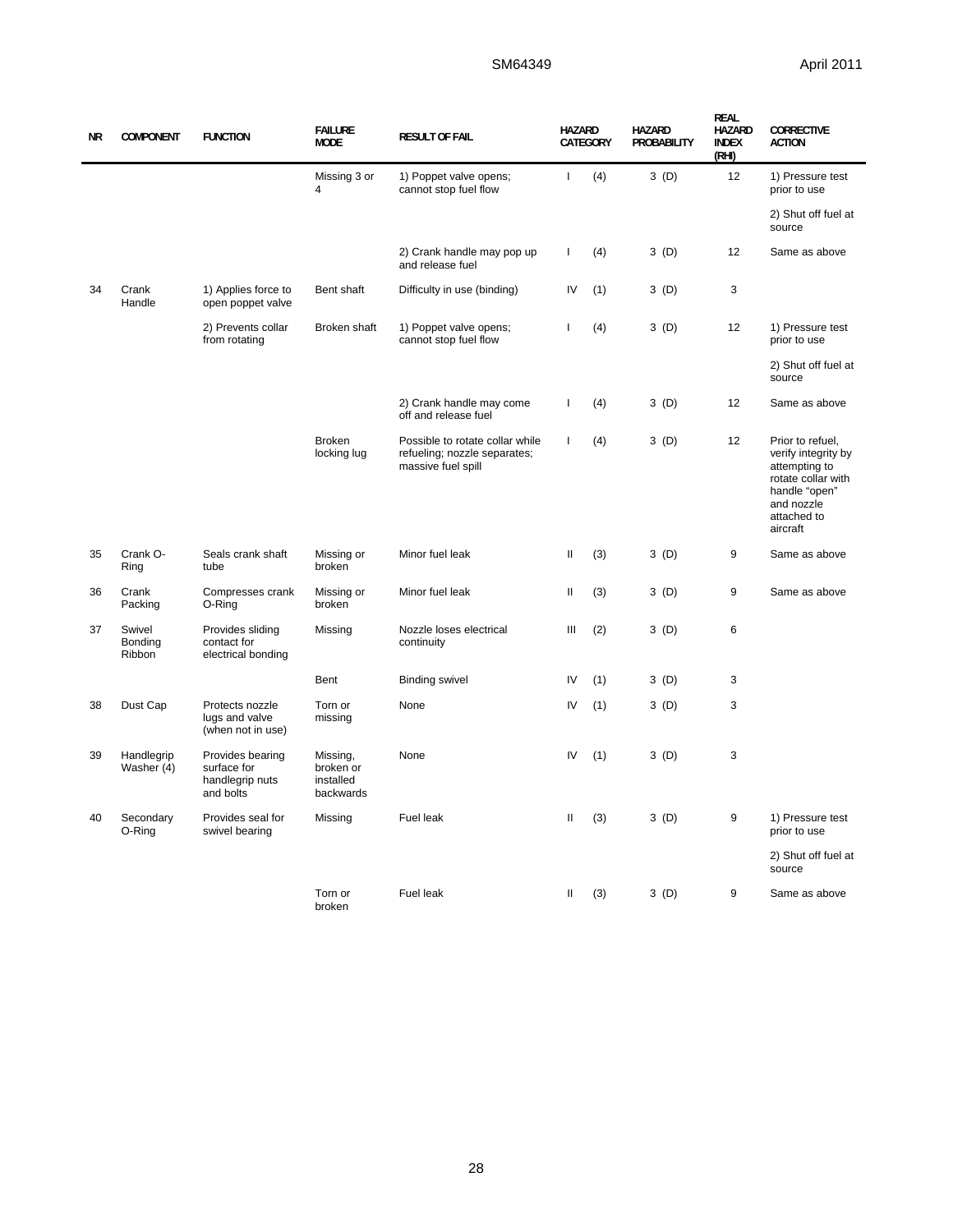#### 12.0 FAILURE MODES AND EFFECTS ANALYSIS – HOSE END CONTROL VALVE

12.1 Notes that apply to this analysis:

F. Hazard category, hazard probability, and real hazard index (RHI) are defined herein.

G. "Visual inspection" means examining the regulator for obvious cracks, damage, and broken lugs, prior to initial pressurization.

H. "Pressure test prior to use" means pressurizing the regulator to operating fuel pressure, then removing pressure, prior to aircraft arrival.

I. "Shut off fuel at source" will be the first action for any leak. To further improve operating safety, this procedure should be used for all refueling operations. In addition, fuel flow should be turned on at the source, not at the nozzle.

- J. Item numbers referred to in this section are those used in Figure 1.
- 12.2 RISK ASSESSMENT A risk assessment procedure based upon the hazard probability, as well as hazard severity may be required to establish priorities for corrective action and resolution of identified hazards. One example is the real hazard index; a numeric rank ordering of a mathematical combination arrived at by assigning numerical values to the severity category and probability level.

A. Hazard Probability - The probability that a hazard will occur during the planned life expectancy of the system can be described in potential occurrences per unit of time, event, population, item or activity. Assigning a quantitative hazard is generally not possible early in the design process. A qualitative hazard probability may be derived from research, and evaluation of historical safety data from similar systems.

| Level | <b>Descriptive word</b> | <b>Specific Individual Item</b>                                            | <b>Fleet or Inventory</b>                                                 |
|-------|-------------------------|----------------------------------------------------------------------------|---------------------------------------------------------------------------|
| A(6)  | Frequent                | Likely to occur frequently                                                 | Continuously experienced                                                  |
| B(5)  | Reasonably probable     | Will occur several times in life of an item                                | Will occur frequently                                                     |
| C(4)  | Occasional              | Likely to occur sometimes in the life of an item                           | Will occur several times                                                  |
| D(3)  | Remote                  | So unlikely, it can be assumed that this hazard<br>will not be experienced | Unlikely to occur but possible                                            |
| E(2)  | Extremely Improbable    | Probability of occurrence cannot be<br>distinguished from zero             | So unlikely it can be assumed that this<br>hazard will not be experienced |
| F(1)  | Impossible              | Physically impossible to occur                                             | Physically impossible                                                     |

B. Hazard Severity - Hazard severity categories are defined to provide a qualitative measure of the worst potential consequences resulting from personnel error, environmental conditions, design inadequacies, procedural deficiencies, or system, subsystem or component failure/ malfunction.

| <b>Severity Category</b> |     | Descriptive word | <b>Results</b>                                                             |  |  |  |  |
|--------------------------|-----|------------------|----------------------------------------------------------------------------|--|--|--|--|
|                          | (4) | Catastrophic     | May cause death or system loss                                             |  |  |  |  |
|                          | (3) | Critical         | May cause severe injury, or system damage                                  |  |  |  |  |
| Ш                        | (2) | Marginal         | May cause minor injury, minor occupational illness, or minor system damage |  |  |  |  |
| IV                       | '1) | Negligible       | Will not result in injury, occupational illness, or system damage          |  |  |  |  |

C. Real Hazard Index (RHI) Matrix - (RHI = Hazard Severity X Probability Level)

|                    |   |    |    | <b>SEVERITY</b> |                 |  |  |  |  |
|--------------------|---|----|----|-----------------|-----------------|--|--|--|--|
|                    |   |    |    | ΄3              | $\sqrt{2}$<br>- |  |  |  |  |
|                    | A | ί6 | 24 | 18              | 12              |  |  |  |  |
|                    | в | ί5 | 20 | 15              | 10              |  |  |  |  |
| <b>PROBABILITY</b> | ◡ | 4  | 16 | 12              |                 |  |  |  |  |
|                    |   | Έ3 | 12 | 9               |                 |  |  |  |  |
|                    | E | L  | 8  | 6               |                 |  |  |  |  |
|                    |   |    |    |                 |                 |  |  |  |  |

General guidelines for required action.

RHI

1-8 No action required.

9-12 Special precautions required, investigate redesign.

13-24 Hazardous, redesign necessary or procedural control if redesign is impractical.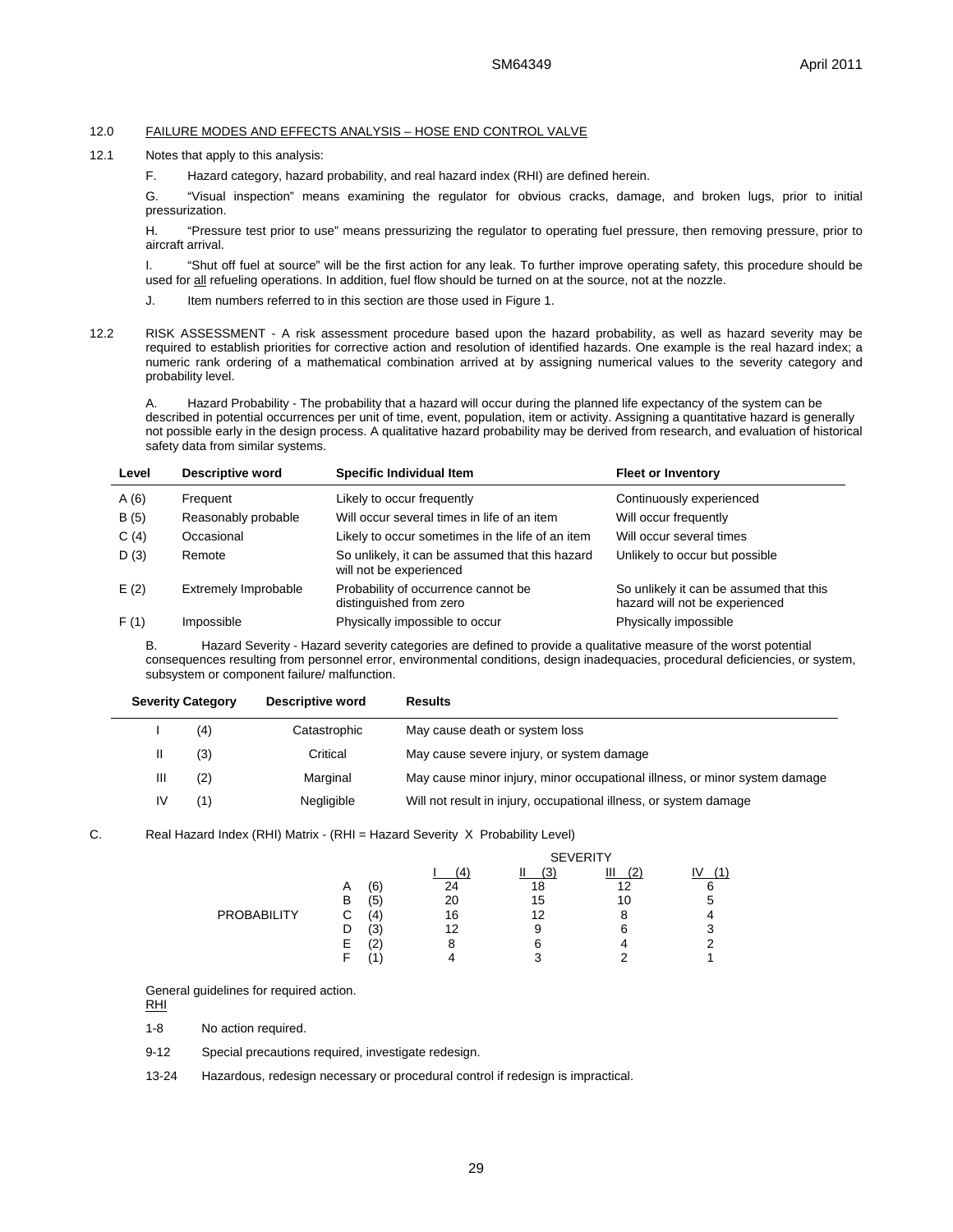12.3 FAILURE MODES AND EFFECTS ANALYSIS (FMEA) – Refer to Figure 1 for component numbers mentioned in column one.

| ΝR | <b>COMPONENT</b>            | <b>FUNCTION</b>                                                                         | <b>FAILURE</b><br><b>MODE</b>               | <b>RESULT OF FAIL</b>                                                                          | <b>HAZARD</b><br><b>SEVERITY</b> | <b>HAZARD</b><br>PROBABILITY | <b>REAL</b><br>HAZARD<br><b>INDEX</b><br>(RHI) | CORRECTIVE<br><b>ACTION</b>                     |
|----|-----------------------------|-----------------------------------------------------------------------------------------|---------------------------------------------|------------------------------------------------------------------------------------------------|----------------------------------|------------------------------|------------------------------------------------|-------------------------------------------------|
| 1  | Retaining<br>Ring           | Retain piston<br>assembly against<br>spring force.                                      | Broken,<br>missing or<br>loose              | Unrestrained piston assembly                                                                   | II(3)                            | E(2)                         | 6                                              | Inspect prior<br>to installation<br>into system |
| 2  | <b>Outer Piston</b>         | Regulate outlet<br>pressure.                                                            | Broken.<br>scratched<br>or nicked           | Uncontrolled pressure<br>regulation, failed to lock-out                                        | III(2)                           | D(3)                         | 6                                              |                                                 |
| 3  | Inner piston                | Isolate working<br>fluid from reference<br>fluid.                                       | Broken,<br>scratched<br>or nicked           | Uncontrolled pressure<br>regulation. Leakage coming<br>out of vent port                        | III(2)                           | D (3)                        | 6                                              |                                                 |
| 4  | Screw                       | Holds inner and<br>outer pistons<br>together.                                           | Broken,<br>missing,<br>loose or<br>stripped | Uncontrolled pressure<br>regulation, failed to lock-out.<br>Leakage coming out of vent<br>port | III(2)                           | D(3)                         | 6                                              |                                                 |
| 5  | Stat-o-seal                 | Used in<br>conjunction with<br>screw (item 4).                                          | <b>Broken</b>                               | Uncontrolled pressure<br>regulation, failed to lock-out.<br>Leakage coming out of vent<br>port | III(2)                           | D(3)                         | 6                                              |                                                 |
| 6  | Spring                      | Provides biasing<br>value between<br>reference pressure<br>and outlet<br>pressure.      | <b>Broken</b>                               | Permanent lock-out                                                                             | III(2)                           | E(2)                         | 4                                              |                                                 |
| 7  | <b>Outer Piston</b><br>Seal | Isolate outlet from<br>inlet when unit is<br>locked out                                 | Broken or<br>nicked                         | Failed to lock-out                                                                             | III(2)                           | E(2)                         | 4                                              |                                                 |
| 8  | O-Ring                      | To energize seal<br>item 7)                                                             | <b>Broken</b>                               | Failed to lock-out                                                                             | III(2)                           | F(1)                         | $\overline{2}$                                 |                                                 |
| 9  | Screw                       | Holds item 11 (seal<br>retainer) in place                                               | Broken,<br>missing,<br>loose or<br>stripped | Uncontrolled pressure<br>regulation, failed to lock-out.<br>Leakage coming out of vent<br>port | III(2)                           | D(3)                         | 6                                              |                                                 |
| 10 | Washer                      | Used in<br>conjunction with<br>item 9 (screw)                                           | <b>Broken</b>                               | No effect                                                                                      | IV $(1)$                         | E(2)                         | $\overline{2}$                                 |                                                 |
| 11 | Seal<br>Retainer            | Retains Inner<br>piston seals and<br>spacers                                            | Broken or<br>loose                          | Uncontrolled pressure<br>regulation, failed to lock-out.<br>Leakage coming out of vent<br>port | III(2)                           | E(2)                         | 4                                              | Inspect prior<br>to installation<br>into system |
| 12 | Quad-Ring                   | To provide sealing<br>seat for ball (item<br>(13)                                       | <b>Broken</b>                               | Failed to lock-out. Failed to<br>hold locked-out pressure                                      | III(2)                           | D (3)                        | 6                                              |                                                 |
| 13 | Ball                        | To isolate inlet and<br>outlet during lock-<br>out                                      | <b>Broken</b>                               | Failed to lock-out. Failed to<br>hold locked-out pressure                                      | III(2)                           | F(1)                         | $\overline{2}$                                 |                                                 |
| 14 | Spring                      | Provides biasing<br>value between<br>outlet pressure and<br>inlet pressure              | <b>Broken</b>                               | Failed to lock-out                                                                             | III(2)                           | E(2)                         | 4                                              |                                                 |
| 15 | O-Ring                      | To provide sealing<br>seat for outer<br>piston (item 2)                                 | <b>Broken</b>                               | Failed to lock-out                                                                             | III(2)                           | D(3)                         | 6                                              |                                                 |
| 16 | Spacer                      | To provide<br>segregation<br>between the two<br>sets of seal/O-ring<br>(item 17 and 18) | <b>Broken</b>                               | Uncontrolled pressure<br>regulation, failed to lock-out.<br>Leakage coming out of vent<br>port | III(2)                           | E(2)                         | 4                                              |                                                 |
| 17 | Seal                        | Isolate working<br>fluid from reference<br>fluid                                        | <b>Broken</b>                               | Uncontrolled pressure<br>regulation, failed to lock-out.<br>Leakage coming out of vent<br>port | III(2)                           | E(2)                         | 4                                              |                                                 |
| 18 | O-Ring                      | To energize seal<br>(item 17)                                                           | <b>Broken</b>                               | Uncontrolled pressure<br>regulation, failed to lock-out.<br>Leakage coming out of vent<br>port | III(2)                           | E(2)                         | 4                                              |                                                 |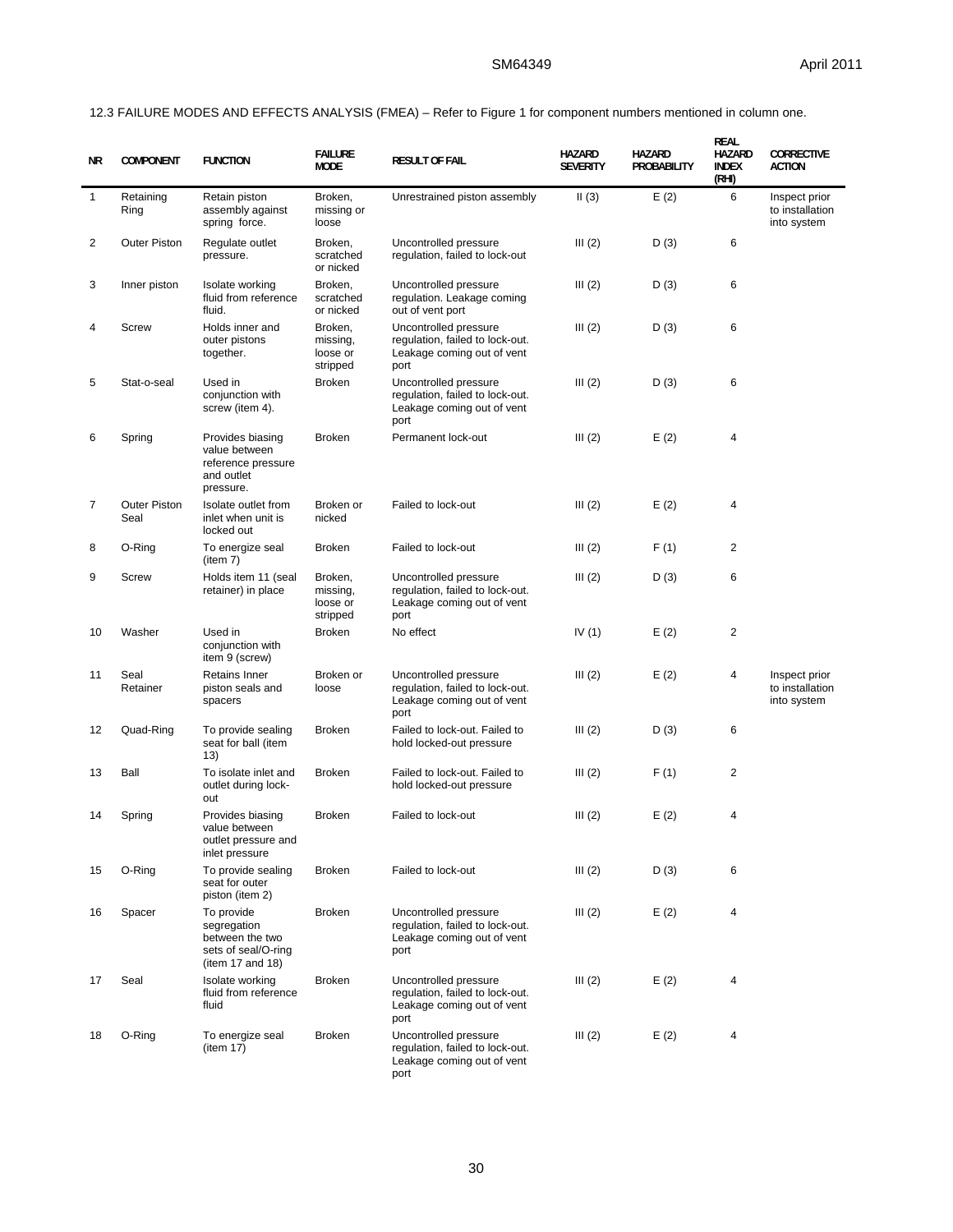# SM64349 April 2011

| <b>NR</b>          | <b>COMPONENT</b>                         | <b>FUNCTION</b>                                                                        | <b>FAILURE</b><br><b>MODE</b> | <b>RESULT OF FAIL</b>                                   | <b>HAZARD</b><br><b>SEVERITY</b> | <b>HAZARD</b><br><b>PROBABILITY</b> | <b>REAL</b><br><b>HAZARD</b><br><b>INDEX</b><br>(RHI) | <b>CORRECTIVE</b><br><b>ACTION</b>              |
|--------------------|------------------------------------------|----------------------------------------------------------------------------------------|-------------------------------|---------------------------------------------------------|----------------------------------|-------------------------------------|-------------------------------------------------------|-------------------------------------------------|
| 19                 | Seal                                     | To prevent external<br>leakage.                                                        | <b>Broken</b>                 | External leakage                                        | II(3)                            | E(2)                                | 6                                                     | Inspect prior<br>to installation<br>into system |
| 20                 | O-Ring                                   | To energize seal<br>(item 19)                                                          | <b>Broken</b>                 | External leakage                                        | II(3)                            | E(2)                                | 6                                                     |                                                 |
| 21                 | <b>Breather</b><br>Assembly              | To prevent<br>atmospheric<br>contaminants from<br>entering inner<br>piston cavity      | Missing or<br>loose           | Contamination of inner piston<br>cavity                 | IV $(1)$                         | E(2)                                | $\overline{2}$                                        | Inspect prior<br>to use                         |
| 25                 | Screw<br>Assembly                        | To provide<br>containment for<br>balls (item 27) and<br>to prevent external<br>leakage | Broken or<br>loose            | External leakage                                        | II(3)                            | E(2)                                | 6                                                     | Inspect prior<br>to use                         |
| 26                 | O-Ring                                   | To prevent external<br>leakage.                                                        | <b>Broken</b>                 | External leakage                                        | II(3)                            | E(2)                                | 6                                                     |                                                 |
| 27                 | <b>Ball Bearing</b>                      | To secure<br>mechanical<br>connection to<br>mating part                                | <b>Broken</b>                 | Damage ball race                                        | IV $(1)$                         | F(1)                                | $\mathbf{1}$                                          |                                                 |
| 28                 | O-Ring                                   | To prevent external<br>leakage.                                                        | <b>Broken</b>                 | External leakage                                        | II(3)                            | E(2)                                | 6                                                     | Inspect prior<br>to installation<br>into system |
| 29                 | Housing<br>Assembly                      | House all<br>components                                                                | Cracked                       | External leakage. Total failure                         | 1(4)                             | E(2)                                | 8                                                     | Inspect prior<br>to use                         |
| 29<br>В<br>29<br>C | Outer Wear<br>Ring<br>Inner Wear<br>Ring | Provide harden<br>bearing surface to<br>protect aluminum<br>housing                    | <b>Broken</b>                 | Exposing aluminum housing<br>ball bearing race to wear. | III(2)                           | E(2)                                | 4                                                     |                                                 |
| 31<br>Α            | Continuity<br>clip                       | To provide<br>electrical continuity<br>(bonding) to mating<br>component                | <b>Broken</b>                 | No ESD protection                                       | II(3)                            | E(2)                                | 6                                                     |                                                 |